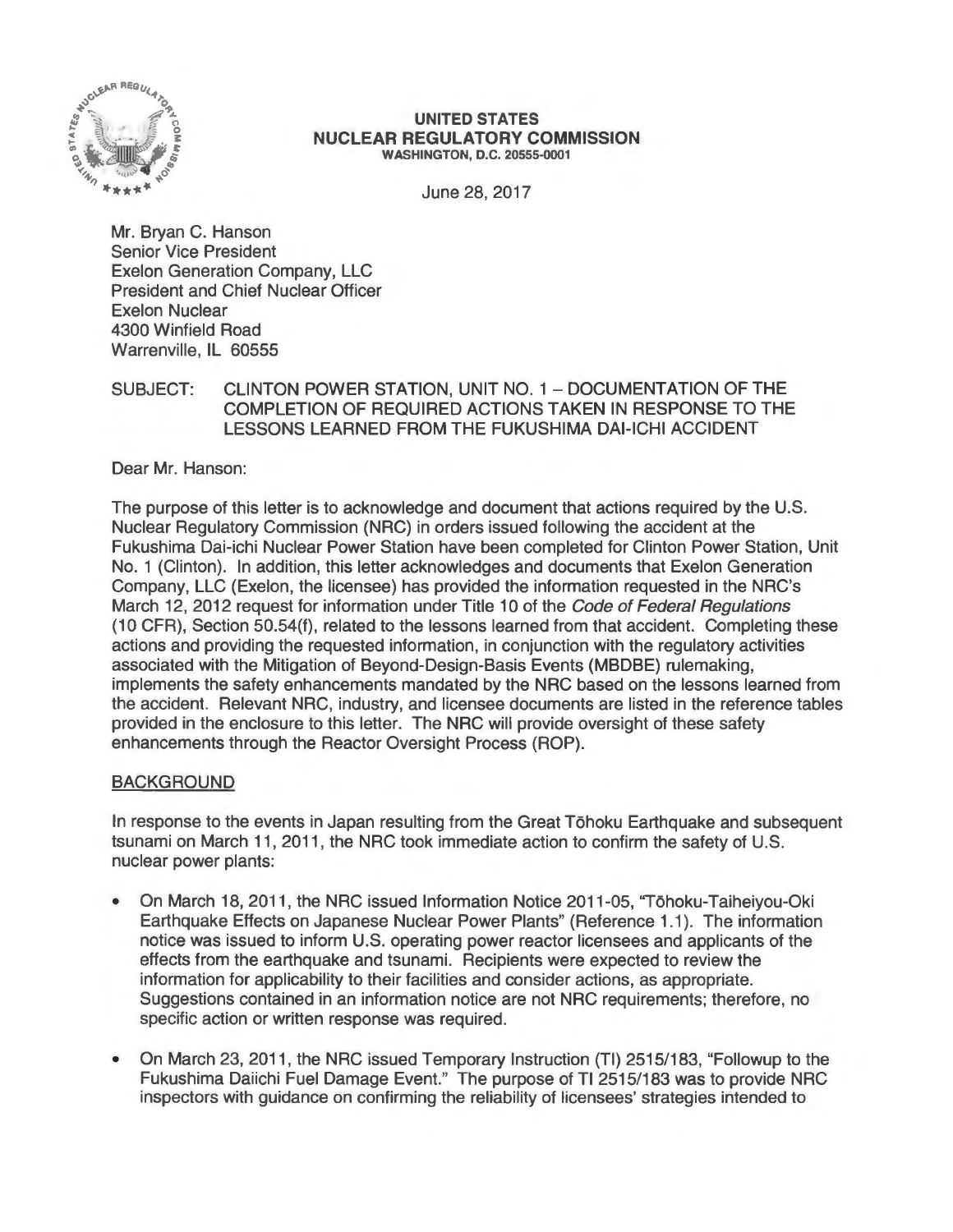maintain or restore core cooling, containment, and spent fuel pool cooling capabilities following events that may exceed the design basis for a plant. The results of the inspection for each licensee were documented in an inspection report (Reference 1.2).

- On March 23, 2011 , the Commission provided staff requirements memorandum (SRM) COMGBJ-11-0002, "NRC Actions Following the Events in Japan." The tasking memorandum directed the Executive Director for Operations to establish a senior level agency task force, referred to as the Near-Term Task Force (NTTF), to conduct a methodical and systematic review of the NRC processes and regulations to determine whether the agency should make additional improvements to the regulatory system and make recommendations to the Commission within 90 days for its policy direction (Reference 1.3).
- On April 29, 2011, the NRC issued TI 2515/184, "Availability and Readiness Inspection of Severe Accident Management Guidelines (SAMGs)." The purpose of Tl2515/184 was to inspect the readiness of nuclear power plant operators to implement SAMGs. The results of the inspection were summarized and provided to the NTTF, as well as documented in a 2011 quarterly integrated inspection report for each licensee (Reference 1.4).
- On May 11, 2011, the NRC issued Bulletin (BL) 2011-01, "Mitigating Strategies." BL 2011 -01 required licensees to provide a comprehensive verification of their compliance with the regulatory requirements 10 CFR 50.54(hh)(2), as well as provide information associated with the licensee's mitigation strategies under that section. 1 O CFR 50.54(hh)(2) states, in part: "Each licensee shall develop and implement guidance and strategies intended to maintain or restore core cooling, containment, and spent fuel pool cooling capabilities under the circumstances associated with loss of large areas of the plant due to explosions or fire..." BL 2011-01 required a written response from each licensee (Reference 1.5).
- On July 21 , 2011 , the NRC staff provided the NTTF report, "Recommendations for Enhancing Reactor Safety in the 21<sup>st</sup> Century: The Near-Term Task Force Review of Insights from the Fukushima Dai-ichi Accident" to the Commission in SECY-11-0093, "Near-Term Report and Recommendations for Agency Actions Following the Events in Japan" (Reference 1.6).
- On October 3, 2011 , the staff prioritized the NTTF recommendations into three tiers in SECY-11-0137, "Prioritization of Recommended Actions To Be Taken in Response to Fukushima Lessons Learned." The Commission approved the staff's prioritization, with comment, in the SRM to SECY-11-0137 (Reference 1.7).

A complete discussion of the prioritization of the recommendations from the NTTF report, additional issues that were addressed subsequent to the NTTF report, and the disposition of the issues that were prioritized as Tier 2 or Tier 3 is provided in SECY-17-0016, "Status of Implementation of Lessons Learned from Japan's March 11 , 2011 , Great Tohoku Earthquake and Subsequent Tsunami" (Reference 12.10). A listing of the previous Commission status reports, which were provided semiannually, can be found in Table 12 in the enclosure to this letter.

The NRC undertook the following regulatory activities to address the majority of the Tier 1 recommendations: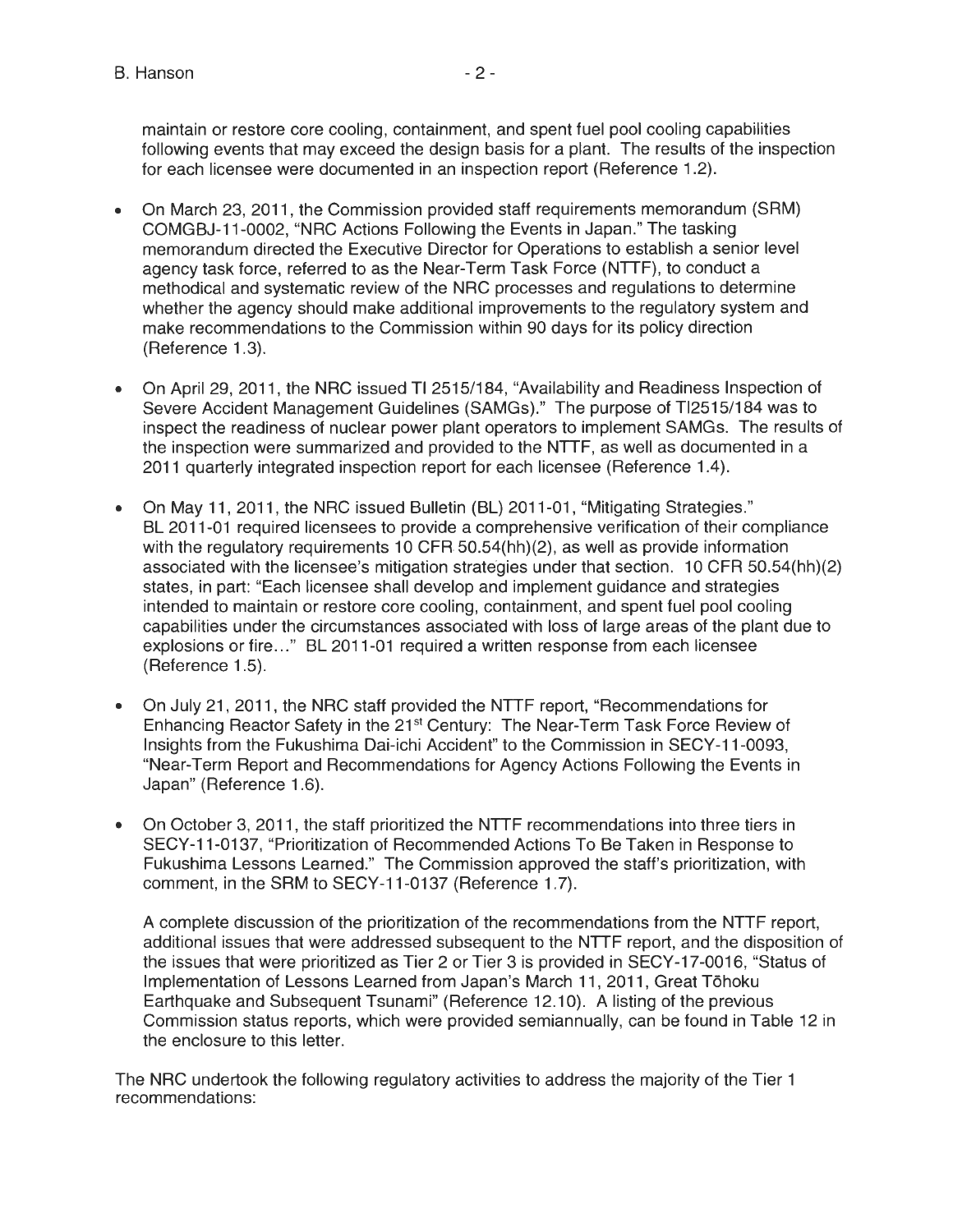- On March 12, 2012, the NRG issued Orders EA-12-049, "Order Modifying Licenses with Regard to Requirements for Mitigation Strategies for Beyond-Design-Basis External Events," EA-12-050, "Issuance of Order to Modify Licenses with Regard to Reliable Hardened Containment Vents," and EA-12-051 , "Order Modifying Licenses with Regard to Reliable Spent Fuel Pool Instrumentation," and a request for information under 10 CFR 50.54(f) (hereafter referred to as the 50.54(f) letter) to licensees (References 1.8, 1.9, 1.10, and 1.11 , respectively).
- On June 6, 2013, the NRG issued Order EA-13-109, "Order Modifying Licenses with Regard to Reliable Hardened Containment Vents Capable of Operation under Severe Accident Conditions" (Reference 1.12), which superseded Order EA-12-050, replacing its requirements with modified requirements.
- In addition to the three orders and the 50.54(f) letter, the NRG is considering a new regulation (10 CFR 50.155, "Mitigation of Beyond-Design-Basis Events"). The draft final rule and supporting documentation were provided to the Commission for approval in SECY-16-0142, "Draft Final Rule - Mitigation of Beyond-Design-Basis Events (RJN 3150-AJ49)" (Reference 1.13). The MBDBE rulemaking would consolidate several of the recommendations from the NTTF report. The draft final rule, as provided to the Commission, contains provisions that make generically applicable the requirements imposed by Orders EA-12-049 and EA-12-051 and supporting requirements for the integrated response capability that includes staffing, communications, training, drills or exercises, and documentation of changes. The draft final rule also contains requirements for licensees to consider the effects of the reevaluated seismic and flooding hazard information identified in response to Enclosures 1 and 2 of the 50.54(f) letter. Three proposed regulatory guides (References 1.14, 1.15, and 1.16) were included to provide methods and procedures that the NRG staff considers acceptable for licensees to demonstrate compliance with the MBDBE rule, if approved by the Commission.

This letter acknowledges and documents that the actions required by the NRG in response to the orders, as well as the information provided in response to the March 12, 2012, 50.54(f) letter, have been completed for Clinton. However, the staff is not determining whether the licensee complies with the draft final MBDBE rule. Oversight of compliance with the final draft MBDBE rule at Clinton will be conducted through the ROP, if the Commission approves the rule.

# **DISCUSSION**

# **Mitigation Strategies Order**

Order EA-12-049, which applies to Clinton, requires licensees to implement a three-phase approach for mitigation of beyond-design-basis external events (BDBEE). It requires licensees to develop, implement, and maintain guidance and strategies to maintain or restore core cooling, containment, and spent fuel pool (SFP) cooling capabilities in the event of a BDBEE that results in a simultaneous loss of all alternating current (ac) power and loss of normal access to the ultimate heat sink (LUHS). Phases 1 and 2 of the order use onsite equipment, while Phase 3 requires obtaining sufficient offsite resources to sustain those functions indefinitely.

In August 2012, the Nuclear Energy Institute (NEI) issued industry guidance document NEI 12-06, "Diverse and Flexible Coping Strategies (FLEX) Implementation Guide," as guidance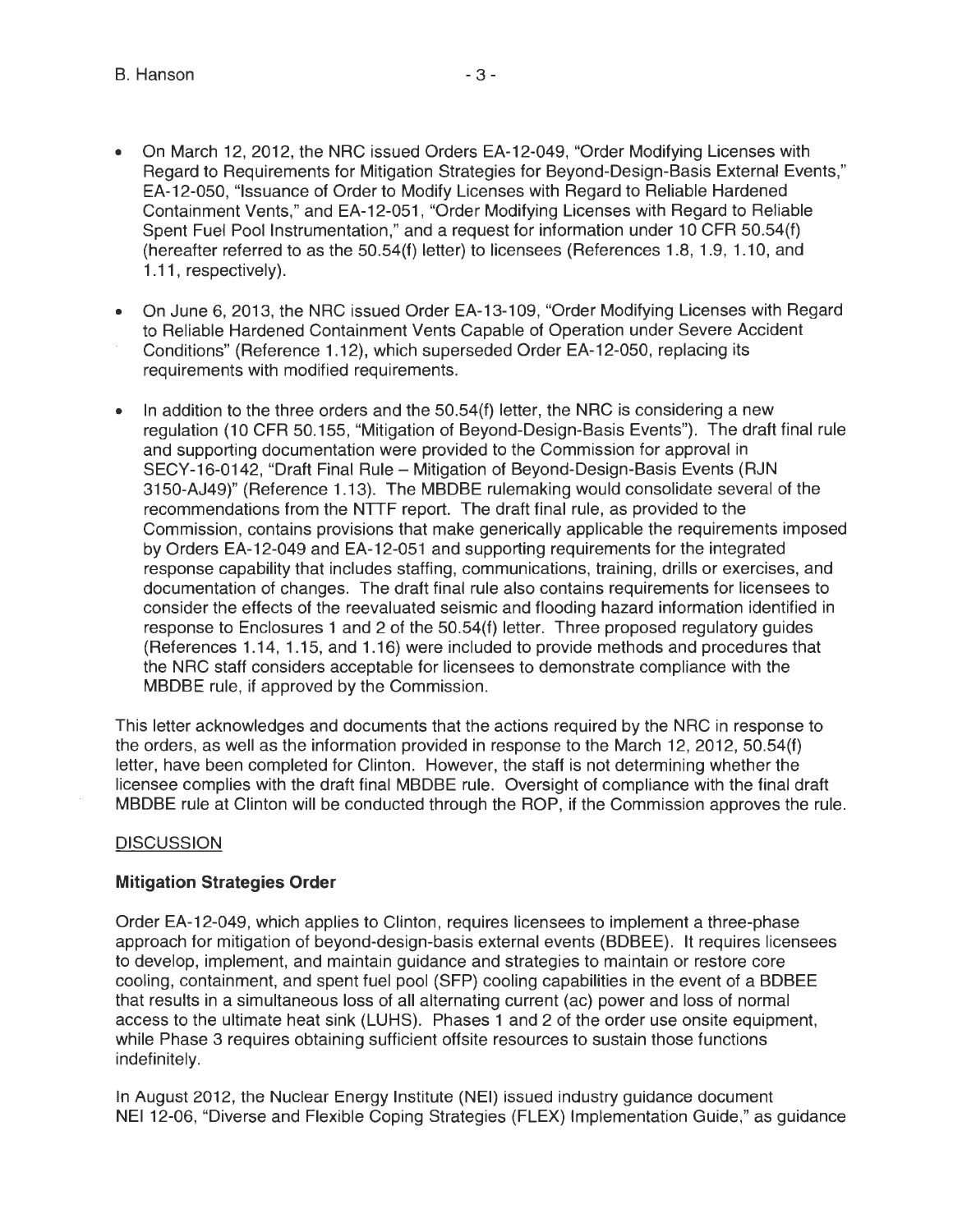to comply with the order. The NRC endorsed the guidance in Japan Lessons-Learned Directorate (JLD) interim staff guidance (ISG) document JLD-ISG-2012-01 , "Compliance with Order EA-12-049, Order Modifying Licenses with Regard to Requirements for Mitigation Strategies for Beyond-Design-Basis External Events" (Reference 2.1 ). Under the order, licensees were required to provide an overall integrated plan (OIP) to describe how they would comply with the order, along with status reports every 6 months until compliance was achieved (Reference 2.2). The NRC staff provided an interim staff evaluation (ISE) related to the OIP (Reference 2.3). Based on a review of the OIP and the first 6 month update, the NRC concluded in the ISE that the licensee provided sufficient information to determine that there is reasonable assurance that the plan, when properly implemented, including satisfactory resolution of the open and confirmatory items, would meet the requirements of Order EA-12-049 at Clinton. The NRC staff also conducted a regulatory audit of the licensee's strategies and issued a report which documented the results of the audit activities (Reference 2.4). Upon reaching compliance with the order requirements, the licensee submitted a compliance letter and a final integrated plan (FIP) to the NRC (Reference 2.5). The FIP describes how the licensee is complying with the order at Clinton.

The NRC staff completed a safety evaluation (SE) of the licensee's FIP (Reference 2.6). The SE informed the licensee that its integrated plans, if implemented as described, provided a reasonable path for compliance with Order EA-12-049 at Clinton. The staff then evaluated the implementation of the plans through inspection, using TI 2515/191, "Implementation of Mitigation Strategies and Spent Fuel Pool Instrumentation Orders and Emergency Preparedness Communications/Staffing/ Multi-Unit Dose Assessment Plans." An inspection report was issued to document the results of the Tl 2515/191 inspection (Reference 2.7). The NRC will oversee implementation of the mitigation strategies requirements under the proposed MBDBE rule requirements, if approved by the Commission, through the ROP.

Phase 3 of Order EA-12-049 required licensees to obtain sufficient offsite resources to sustain the required functions indefinitely. There are two redundant National SAFER (Strategic Alliance for FLEX Emergency Response) Centers (NSRCs), one located in Memphis, Tennessee, and the other in Phoenix, Arizona, which have the procedures and plans in place to maintain and deliver the equipment needed for Phase 3 from either NSRC to any participating U.S. nuclear power plant when requested (Reference 2.8). The NRC staff evaluated and inspected the NSRCs and the SAFER program, plans, and procedures (References 2.9 and 2.10). The NRC concluded that licensees may reference the SAFER program and implement their SAFER response plans to meet the Phase 3 requirements of the order. The licensee's FIP (Reference 2.5) includes the plans for utilizing the NSRC equipment at Clinton. In its SE (Reference 2.6), the NRC staff concluded that the licensee has developed guidance that, if implemented appropriately, should allow utilization of offsite resources following a BDBEE consistent with NEI 12-06 guidance and should adequately address the requirements of the order.

# **Spent Fuel Pool Instrumentation Order**

Order EA-12-051 , which applies to Clinton, required licensees to install reliable SFP level instrumentation with a primary channel and a backup channel, independent of each other, and with the capability to be powered independent of the plant ac and direct current (de) power distribution systems. NEI issued NEI 12-02, "Industry Guidance for Compliance with NRC Order EA-12-051 ,'' as guidance to be used by licensees to comply with the order and the NRC endorsed the guidance in JLD-ISG-2012-03, "Compliance with Order EA-12-051, Reliable Spent Fuel Pool Instrumentation" (Reference 3.1 ). The order required licensees to provide an OIP to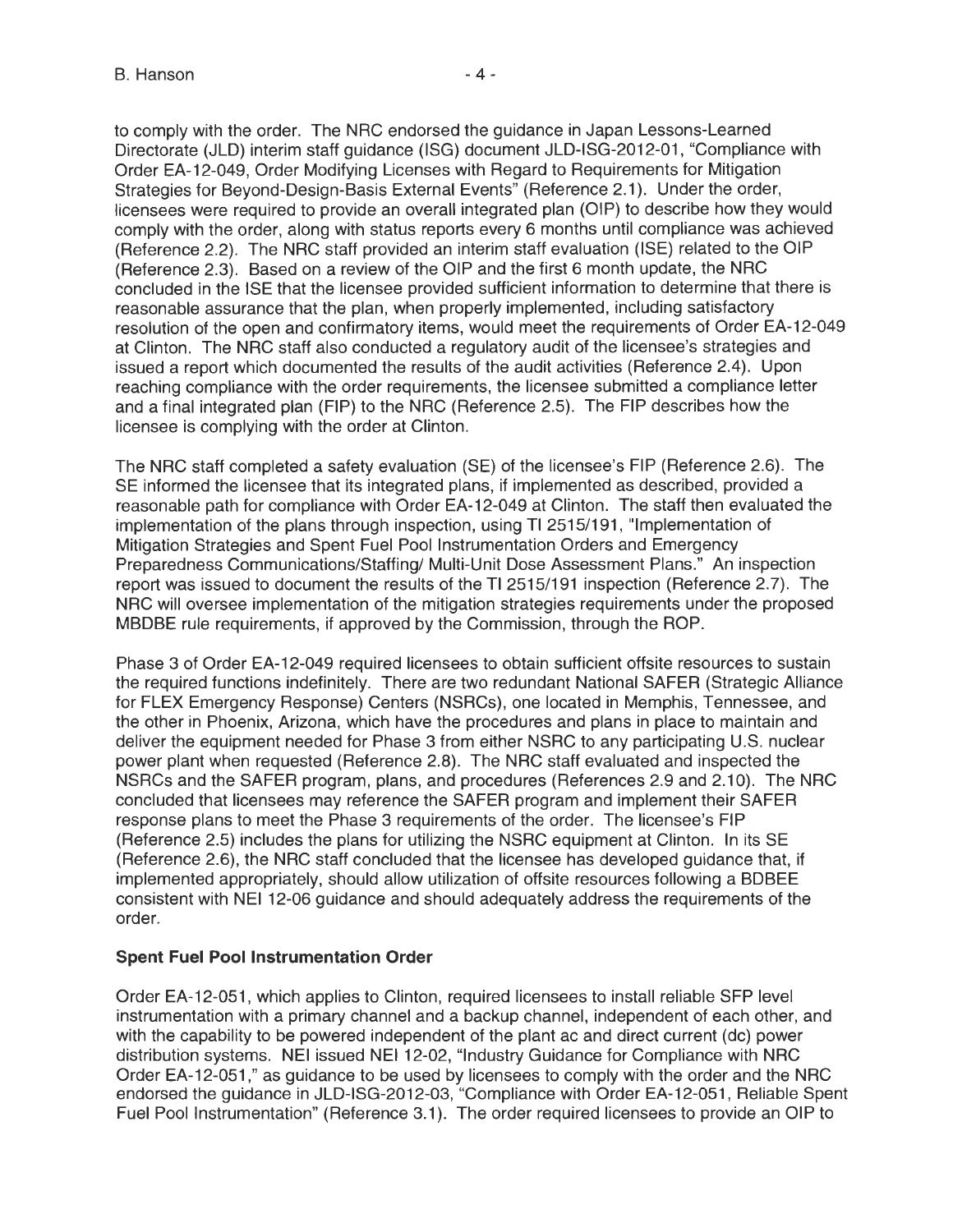describe how they would comply with the order, along with status reports every 6 months until compliance was achieved (Reference 3.2). The NRC issued an ISE, providing feedback on the OIP and requesting additional information (Reference 3.3). The NRC staff conducted a regulatory audit of the licensee's strategies and issued a report that documented the results of the audit activities (Reference 3.4). Upon reaching compliance with the order requirements, the licensee submitted a compliance letter to the NRC (Reference 3.5), describing how the licensee complied with the order at Clinton.

The NRC staff completed an SE of the actions taken by the licensee in response to the order (Reference 3.6). The SE informs the licensee whether its integrated plan, if implemented as described, provided a reasonable path for compliance with Order EA-12-051 at Clinton. The staff then evaluated the implementation of the plan through inspection, using Tl 2515/191. An inspection report was issued to document the results of the Tl 2515/191 inspection (Reference 3.7). The NRC will oversee implementation of the SFP instrumentation requirements under the proposed MBDBE rule requirements, if approved by the Commission, through the ROP.

#### **Reliable Hardened Containment Vent Order**

Order EA-13-109 is only applicable to boiling-water reactors (BWRs) with Mark I and Mark II containments. Because Clinton is a General Electric BWR-6 with a Mark Ill containment, this order is not applicable to Clinton.

### **Request for Information Under 10 CFR 50.54(f)**

The 50.54(f) letter requested licensees to:

- reevaluate the seismic and flooding hazard at their sites using present-day NRC requirements and guidance, and identify actions that are planned to address plant-specific vulnerabilities associated with the reevaluated seismic and flooding hazard;
- perform seismic and flooding walkdowns to verify compliance with the current licensing basis; verify the adequacy of current strategies and maintenance plans; and identify degraded, nonconforming, or unanalyzed conditions related to seismic and flooding protection; and
- provide an assessment of their current emergency communications and staffing capabilities to determine if any enhancements are needed to respond to a large-scale natural emergency event that results in an extended loss of ac power to all reactors at the site, and/or impeded access to the site.

In COMSECY-14-0037, "Integration of Mitigating Strategies for Beyond-Design-Basis External Events and the Reevaluat[i]on of Flooding Hazards" (Reference 6.11 ), the NRC staff described issues related to the implementation of Order EA-12-049 and the related MBDBE rulemaking, and the completion of flooding reevaluations and assessments. In the SRM to COMSECY-14-0037 (Reference 6.12), the Commission directed the NRC staff to ensure that licensees of operating nuclear power plants address the reevaluated hazard within their mitigation strategies for BDBEE. The SRM also directed the NRC staff to provide a plan for achieving closure of the flooding hazard assessments to the Commission for review and approval. The plan was provided in COMSECY-15-0019, "Closure Plan for the Reevaluation of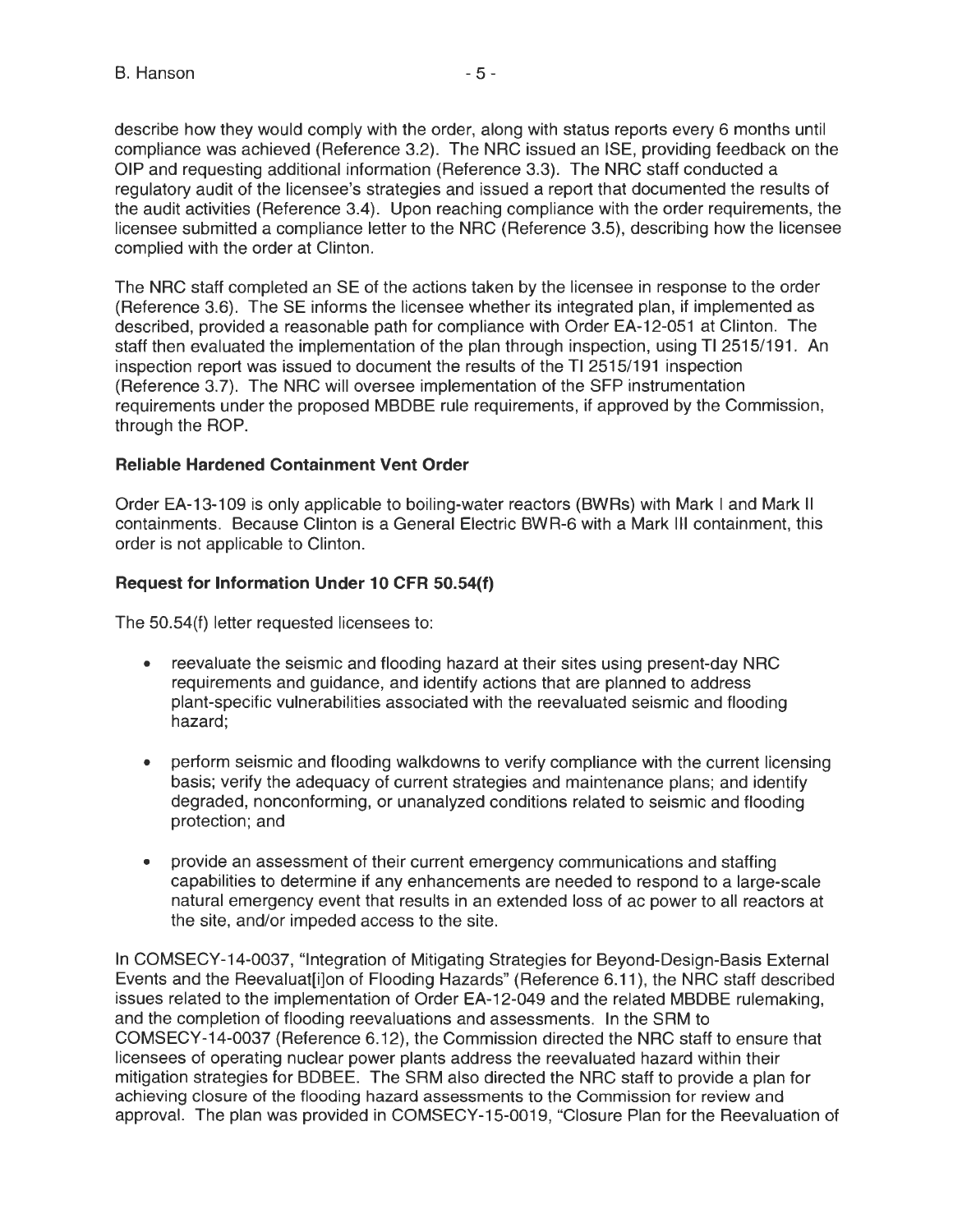Flooding Hazards for Operating Nuclear Power Plants" (Reference 6.13), and approved by the Commission in the SRM to COMSECY-15-0019 (Reference 6.14).

### Hazard Reevaluations (Enclosures 1 and 2 of the 50.54(f) letter)

Each licensee followed a similar two-phase process to respond to the hazard reevaluations requested by the 50.54(f) letter. In Phase 1, licensees submitted hazard reevaluation reports using NRG-endorsed, industry-developed guidance. The guidance specified that a licensee should determine if interim protection measures were needed while a longer-term evaluation of the impacts of the hazard was completed. The NRC staff reviewed the reevaluated hazard information. Using the reevaluated hazard information and a graded approach, the NRC identified the need for, and prioritization and scope of, plant-specific assessments. For those plants that were required to perform a flooding integrated assessment or a seismic probabilistic risk assessment (SPRA), Phase 2 decisionmaking (as described in a letter dated September 16, 2016 (Reference 5.16)) would determine whether additional plant-specific regulatory actions were necessary. In addition, as discussed in COMSECY-15-0019 and the draft final MBDBE rule, each licensee performed a mitigation strategies assessment (MSA) to confirm that the licensee had adequately addressed the reevaluated hazards within their mitigation strategies developed for BDBEEs.

### Seismic Hazard Reevaluation (Enclosure 1 of the 50.54(f) letter)

Enclosure 1 of the 50.54(f) letter requested each operating reactor licensee to complete a reevaluation of the seismic hazard that could affect their sites using updated seismic hazard information and present-day regulatory guidance and methodologies to develop a ground motion response spectrum (GMRS). The licensee was asked to compare their results to the safe shutdown earthquake (SSE) ground motion and then report to the NRC in a seismic hazard screening report. To provide a uniform and acceptable industry response, the Electric Power Research Institute (EPRI) developed a technical report, EPRI 1025287, "Screening, Prioritization and Implementation Details (SPID) for the Resolution of Fukushima Near-Term Task Force Recommendation 2.1: Seismic," and the NRC endorsed the guidance in a letter dated February 15, 2013 (Reference 5.1 ). Between November 2012 and May 2014, the NRC and the industry provided guidance for the performance of the reevaluated hazard reviews (References 5.2-5.7). The licensee provided a seismic hazard screening report for Clinton on March 31, 2014 (Reference 5.8).

If the new GMRS was not bound by the current design basis (COB) SSE, more detailed evaluations of the impact from the hazard was requested. Also, the licensee was requested to evaluate whether interim protection measures were needed while the more detailed evaluation was completed. NEI provided a proposed path forward and schedules in a letter from NEI dated April 9, 2013. The NRC endorsed this approach in a letter dated May 7, 2013. The guidance to perform the interim protective measures evaluation, EPRI report 300200704, "Augmented Approach for the Resolution of Fukushima Near-Term Task Force Recommendation 2.1: Seismic," was provided as Attachment 1 to the NEI letter (Reference 5.3). This expedited seismic evaluation process (ESEP) is a screening, evaluation, and equipment modification process conducted by licensees to provide additional seismic margin and expedite plant safety enhancements for certain core cooling and containment components while the more detailed and comprehensive plant seismic risk evaluations are being performed. If an ESEP was required, then the NRC staff completed a technical review of the ESEP report and documented its review in response letters. As discussed in Section 2.2 of EPRI 300200704, the licensee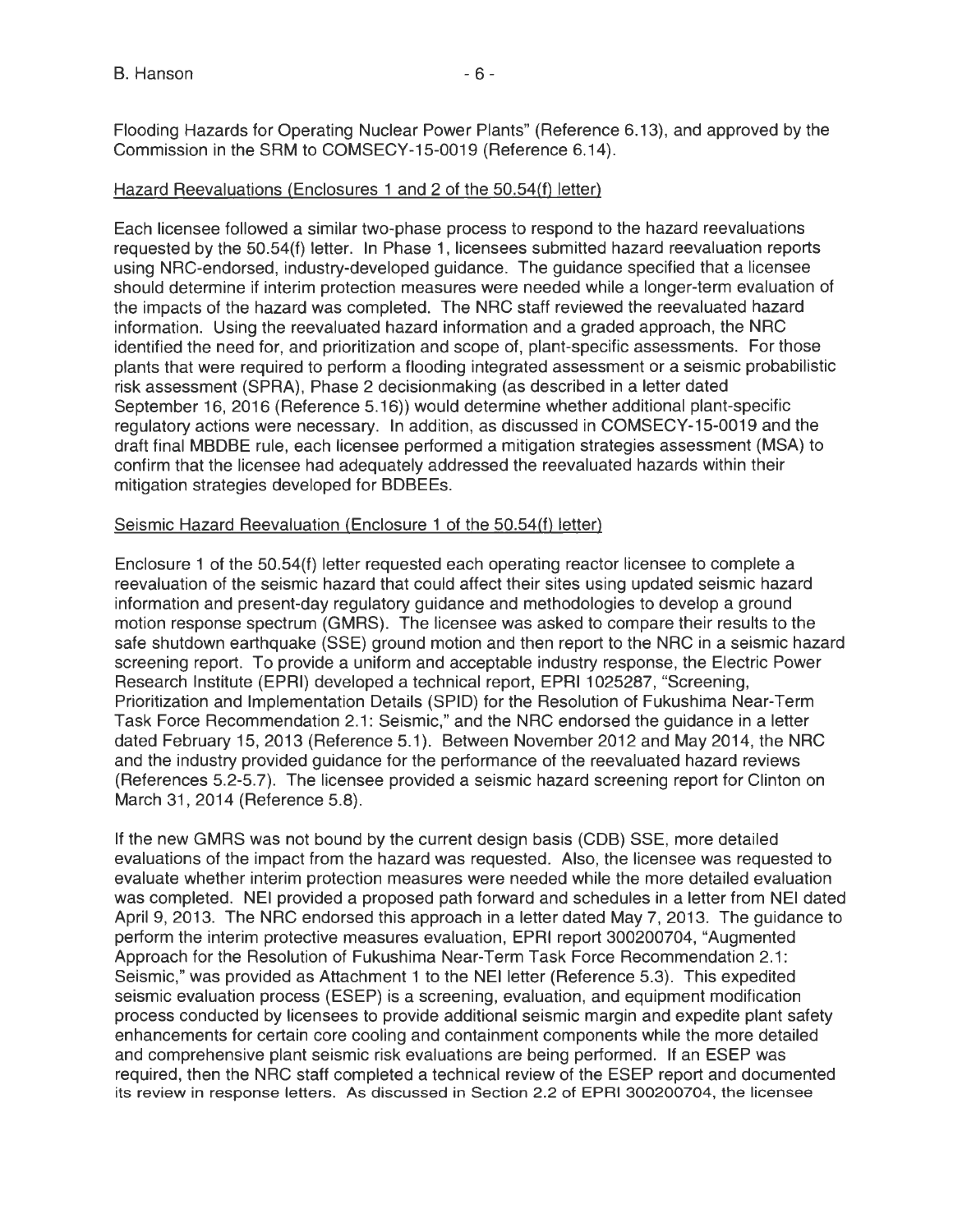was not required to perform an ESEP for Clinton since the SSE envelopes the reevaluated GMRS in the 1 to 10 Hertz (Hz) region, as noted by the NRC staff in Reference 5.11.

By letter dated May 9, 2014 (Reference 5.10), the NRG informed licensees of the initial screening and prioritization results based on a review of the licensees' seismic hazard screening reports. The NRG updated the screening and prioritization in a letter dated October 3, 2014 (Reference 5.11 ). The NRG provided the final determination of seismic probabilistic risk assessments in a letter dated October 27, 2015 (Reference 5.17). This letter specified the remaining seismic evaluations for each licensee. These evaluations could consist of an SPRA (Reference 5.1, SPID, Section 6.1.1 ), limited scope evaluations (High Frequency (Reference 5.13) and/or SFP (Reference 5.14)), or a relay chatter evaluation (Reference 5.4). If an SPRA was required, then additional Phase 2 regulatory decisionmaking was required (References 5.15 and 5.16).

The NRG staff completed and documented its review of the licensee's reevaluated seismic hazard in a staff assessment (Reference 5.9). In order to complete its response to the 50.54(f) letter, the licensee submitted a high frequency evaluation for Clinton (Reference 5.18). The NRG reviewed the high frequency evaluation submittal and confirmed that Clinton met the Limited High Frequency criteria (Reference 5.19) and no additional evaluations were needed.

The NRG staff reviewed the information provided and, as documented in the staff assessments (References 5.9 and 5.19), determined that the licensee provided sufficient information in response to Enclosure 1 of the 50.54(f) letter. The staff acknowledges that all seismic hazard reevaluation activities requested by Enclosure 1 of the 50.54(f) letter have been completed for Clinton. No further information related to the reevaluated seismic hazard is required.

#### Flooding Hazard Reevaluation (Enclosure 2 of the 50.54(f) letter)

Enclosure 2 of the 50.54(f) letter requested each operating reactor licensee to complete a reevaluation of applicable flood-causing mechanisms at their site using updated flooding hazard information and present-day regulatory guidance and methodologies. Licensees were asked to compare their results to the COB for protection and mitigation from external flood events. The NRG developed guidance to conduct the reevaluations (References 6.1 through 6.6). The licensee submitted a flood hazard reevaluation report (FHRR) for Clinton (Reference 6.7) to the NRG as requested by the 50.54(f) letter. A regulatory audit to support the review of the FHRR was not required (Reference 6.8). The NRG staff reviewed the FHRR and provided an interim hazard letter (Reference 6.9) to provide feedback on the staff's review of the flooding hazard reevaluations. The interim hazard letter was used by the licensee to complete the flood hazard MSA and other flood hazard evaluations. Separately, the NRG staff documented the technical bases for its conclusions in the interim hazard letters by issuing a staff assessment (Reference 6.10).

In COMSECY-14-0037 (Reference 6.11 ), the NRG staff requested Commission direction to more clearly define the relationship between Order EA-12-049, the related MBDBE rulemaking, and the flood hazard reevaluations and assessments. In the SRM to COMSECY-14-0037 (Reference 6.12), the Commission affirmed that licensees of operating nuclear power plants need to address the reevaluated flooding hazard within their mitigation strategies. The Commission also directed the NRG staff to provide a plan for achieving closure of the flooding portion of NTTF Recommendation 2.1 to the Commission for its review and approval. On June 30, 2015, the NRG staff provided a plan to the Commission in COMSECY-15-0019 (Reference 6.13). On July 28, 2015, the Commission approved the plan in the SRM to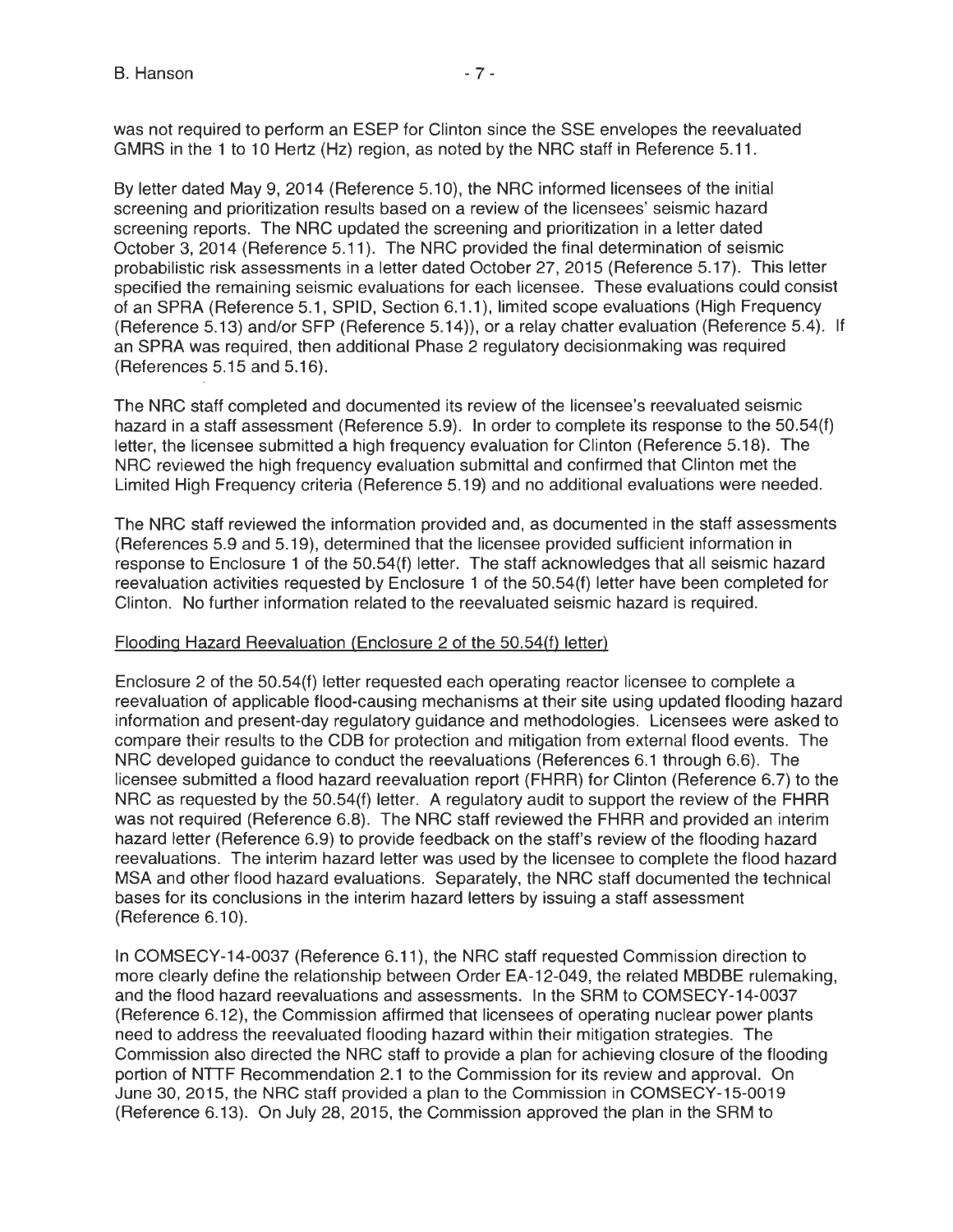COMSECY-15-0019 (Reference 6.14). On September 29, 2015, the NRC issued a letter to licensees to describe the graded approach to the flood hazard reevaluations approved by the Commission (Reference 6.15).

The COMSECY-15-0019 action plan required the NRC staff to develop a graded approach to identify the need for, and prioritization and scope of, plant-specific integrated assessments and evaluation of plant-specific regulatory actions. The NRC staff's graded approach enabled a site with hazard exceedance above its COB to demonstrate the site's ability to cope with the reevaluated hazard through appropriate protection or mitigation measures which are timely, effective, and reasonable. Integrated assessments were focused on sites with the greatest potential for additional safety enhancements. New guidance for performing the integrated assessments and focused evaluations was developed for this graded approach. On July 18, 2016, the staff issued JLO-ISG-2016-01, "Guidance for Activities Related to Near-Term Task Force Recommendation 2.1, Flooding Hazard Reevaluation, Focused Evaluation and Integrated Assessment" (Reference 6.16). The ISG provided the guidance for Phase 1 flooding assessments, as described in COMSECY-15-0019, and endorsed industry guidance provided in NEI 16-05, "External Flooding Integrated Assessment Guidelines" (Reference 6.16). If an integrated assessment was necessary, then Phase 2 regulatory decisionmaking was required (References 6.18 and 6.19).

As noted in the interim hazard response letter (Reference 6.9), the reevaluated flooding hazard at Clinton was bounded by the COB. The NRC staff documented its review of the FHRR in a staff assessment (Reference 6.10) and concluded that the licensee provided sufficient information in response to the 50.54(f) letter. Because the reevaluated flood mechanisms are bounded by the COB, it was not necessary for Clinton to perform a focused evaluation or an integrated assessment.

The NRC staff reviewed the information provided by the licensee and has concluded that sufficient information was provided to be responsive to Enclosure 2 of the 50.54(f) letter. The staff acknowledges that all flooding hazard reevaluation activities requested by Enclosure 2 of the 50.54(f) letter have been completed for Clinton. No further information related to the reevaluated flood hazard is required.

#### Mitigation Strategies Assessment

In addition to the closure plan for NTTF Recommendation 2.1, the action plan approved by the Commission in the SRM to COMSECY-15-0019 (Reference 7.4) identified the staff efforts to ensure licensees would address the reevaluated hazard information in their mitigation strategies. Performance of the MSA is necessary to support compliance with the final MBOBE rule, if approved by the Commission.

The objective of the MSA is to determine whether the mitigation strategies developed for Order EA-12-049 can still be implemented given the reevaluated hazard levels. If it was determined that the mitigation strategies could not be implemented for the reevaluated hazard levels, the MSA could provide other options such as performing additional evaluations, modifying existing mitigation strategies, or developing alternate mitigation strategies or targeted mitigation strategies to address the reevaluated hazard levels. The process used to develop the MSAs was provided in Appendices G and H of NEI 12-06, as endorsed by the NRC in JLO-ISG-2012-01 (Reference 7.5).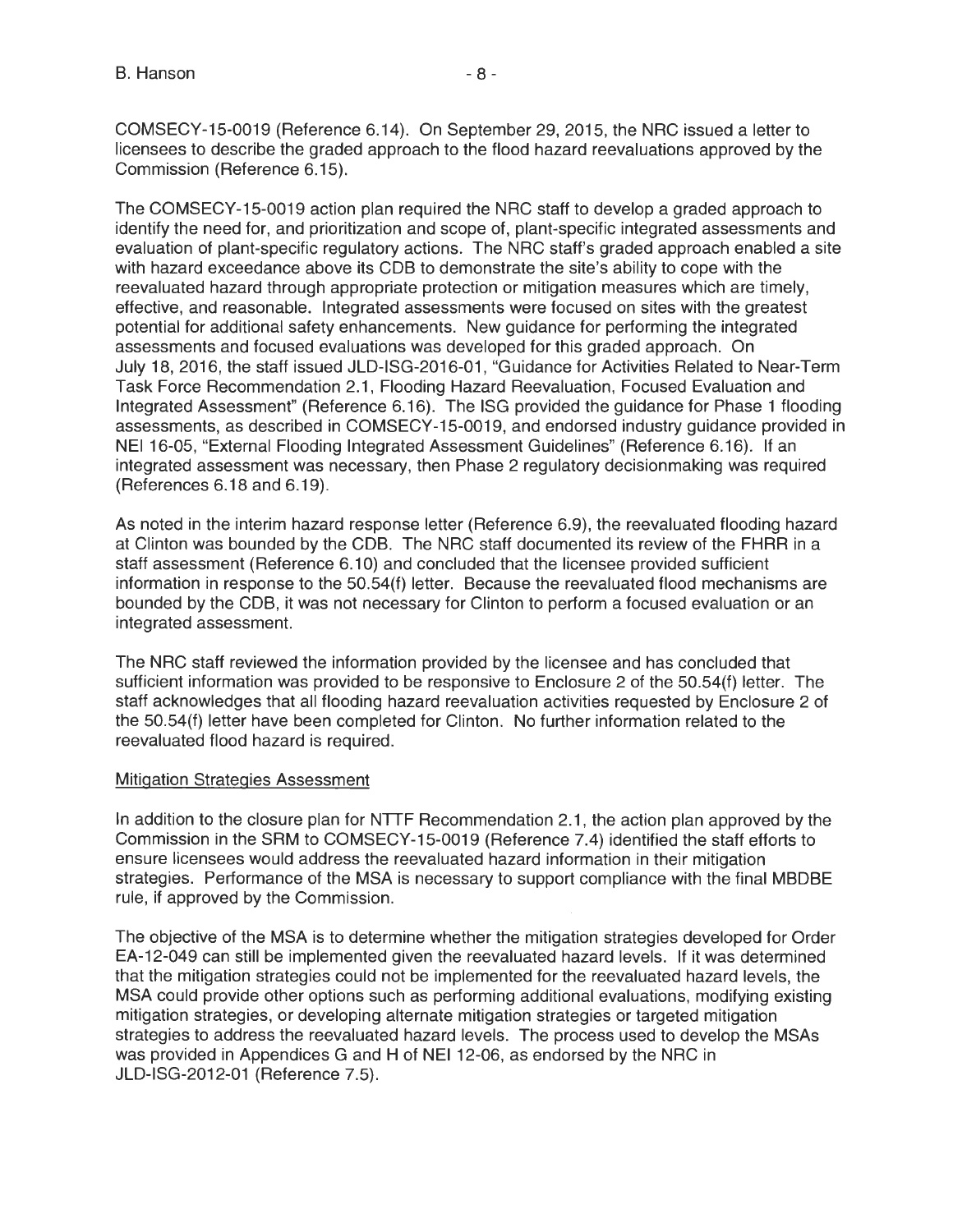Both a flood hazard MSA (Reference 7.6) and a seismic hazard MSA (Reference 7.8) were provided by the licensee. The NRC staff reviewed the MSA submittals and issued staff assessments (References 7.7 and 7.9) documenting its review. The NRC staff concluded that the licensee has demonstrated that the mitigation strategies appropriately address the reevaluated hazard conditions at Clinton. Oversight of the modifications to strategies resulting from the MSAs will be included in the longer-term oversight of mitigation strategies through the ROP.

#### Walkdowns (Enclosures 3 and 4 of the 50.54(f) letter)

Enclosures 3 and 4 of the 50.54(f) letter requested that licensees perform plant walkdowns to verify compliance with the current licensing basis as it pertains to seismic and flood protection. Technical Report EPRI 1025286, "Seismic Walkdown Guidance" (Reference 8.1 ), was provided as guidance to licensees for conducting the seismic walkdowns and the NRC endorsed that guidance by letter dated May 31 , 2012 (Reference 8.2). NEI issued NEI 12-07, "Guidelines for Performing Verification Walkdowns of Plant Flood Protection Features" (Reference 9.1 ), as guidance to licensees for conducting the flooding walkdowns and the NRC endorsed that guidance by letter dated May 31 , 2012 (Reference 9.2). The licensee provided a report for both the seismic and flooding walkdowns at Clinton (References 8.3 and 9.3). Onsite inspections were conducted per TI 2515/188, "Inspection of Near-Term Task Force Recommendation 2.3 Seismic Walkdowns" (Reference 8.4) and Tl 2515/187, "Inspection of Near-Term Task Force Recommendation 2.3 Flooding Walkdowns" (Reference 9.4), and the inspection results were documented in a quarterly integrated inspection report. The NRC staff issued staff assessments for both the seismic and flooding walkdowns (References 8.5 and 9.5). For those items that were inaccessible during the initial licensee seismic walkdowns, the licensee submitted a delayed seismic walkdown report after accessing the areas (Reference 8.5). The NRC documented its review of the delayed walkdown reports in a letter dated September 25, 2015 (Reference 8.7).

The NRC staff reviewed the information provided by the licensee and determined that sufficient information was provided to be responsive to Enclosures 3 and 4 of the 50.54(f) letter. The staff acknowledges that all seismic and flooding walkdown activities requested by the 50.54(f) letter have been completed for Clinton.

#### Communications and Staffing (Enclosure 5 of the 50.54(f) letter)

Enclosure 5 of the 50.54(f) letter requested licensees to assess their means to power equipment needed to communicate onsite and offsite during a prolonged station blackout event and to identify and implement enhancements to ensure that communications can be maintained during such an event. Also, licensees were requested to assess the staffing required to fill all necessary positions to respond to a multi-unit event with impeded access to the site, or to an extended loss of all ac power for single unit sites. Licensees were requested to submit a written response to the information requests within 90 days, or provide a response within 60 days and describe an alternative course of action and estimated completion dates. The licensee proposed an alternative course of action and schedule for Clinton (Reference 10.2), which included a partial response (Reference 10.3). The NRC acknowledged the schedule changes in a letter dated July 26, 2012 (Reference 10.4).

The communications and staffing evaluation reports were developed using NRG-endorsed, industry-developed guidance (Reference 10.1 ). Guidance document NEI 12-01 , "Guideline for Assessing Beyond Design Basis Accident Response Staffing and Communications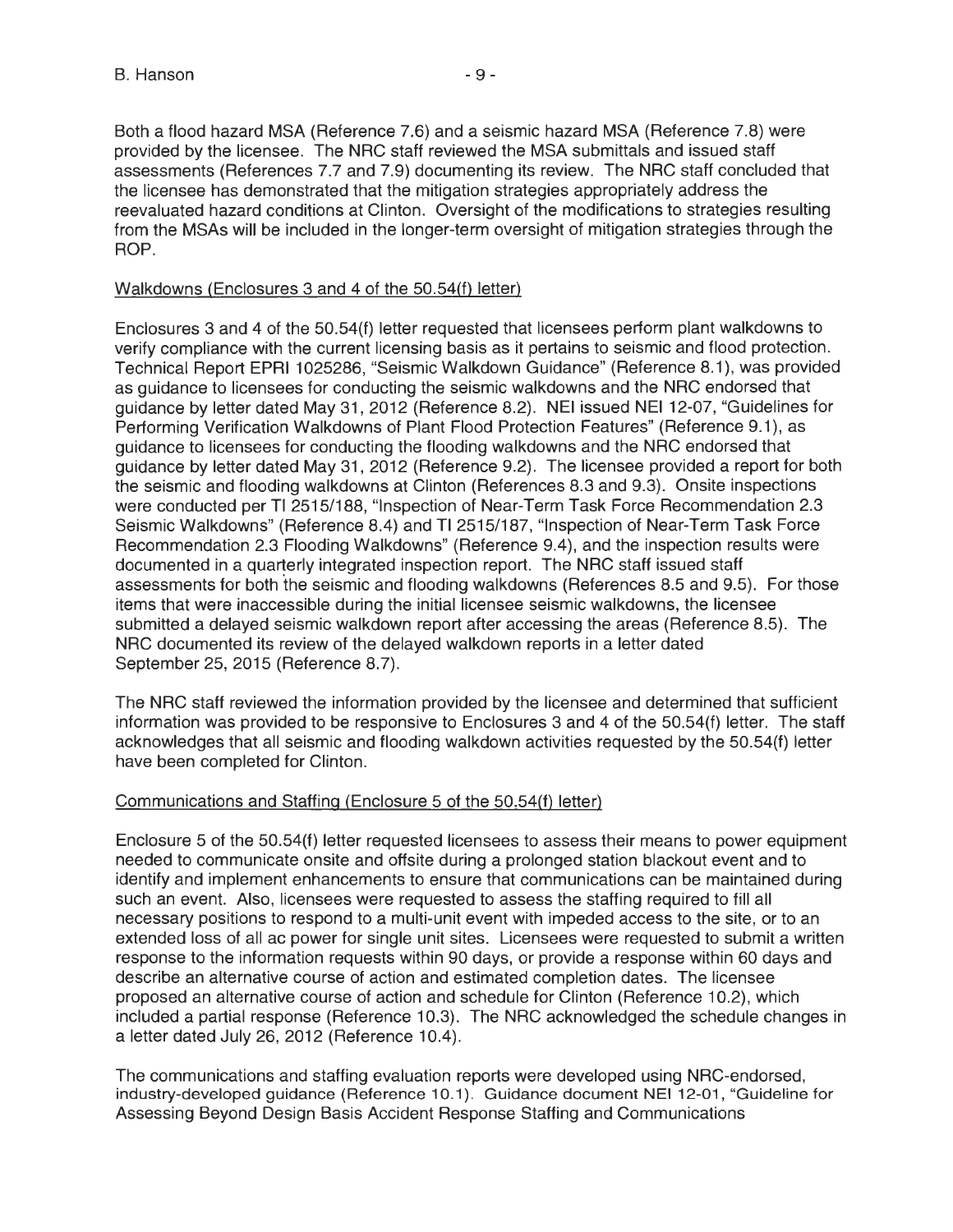Capabilities," was endorsed by the NRC in a letter dated May 15, 2012. The licensee provided the communications assessment and implementation schedule for their fleet, including Clinton (Reference 10.5), and the NRC completed a safety assessment of the licensee's communications assessment (Reference 10.6).

Licensees responded to the staffing portion of the 50.54(f) letter in two phases to account for the implementation of mitigation strategies. Phase 1 staffing assessments were based on the existing station blackout coping strategies with an assumption of all reactors at the site being affected concurrently. Phase 1 staffing assessments were only required for multiunit sites and were not required for Clinton. In Phase 2, all licensees assessed the staffing necessary to carry out the mitigation strategies (Reference 10.9). The NRC staff issued a staffing assessment response letter (Reference 10.10). An onsite inspection using Tl 2515/191 was conducted to verify that the emergency communications and staffing plans at Clinton have been implemented as described by the licensee (Reference 10.11 ).

The draft final MBDBE rule would make generically applicable the staffing and communications requirements to support the mitigation strategies. Regulatory Guide 1.228 (Reference 1.16) is expected to endorse, with clarifications, NEI 12-01 , NEI 13-06, "Enhancements to Emergency Response Capabilities for Beyond-Design-Basis Events and Severe Accidents" (Reference 11.18), and NEI 14-01 , "Emergency Response Procedures and Guidelines for Beyond-Design-Basis Events and Severe Accidents" (Reference 11 .8), to provide acceptable methods for implementing the MBDBE rule requirements. The NRC will oversee the communications and staffing requirements, and a periodic drill or exercise, under the proposed MBDBE rule requirements, if approved by the Commission, through the ROP.

The NRC staff reviewed the information provided by the licensee and determined that sufficient information was provided to be responsive to Enclosure 5 of the 50.54(f) letter. The staff acknowledges that all emergency preparedness communications and staffing activities requested by Enclosure 5 of the 50.54(f) letter have been completed for Clinton. No further information related to the communications and staffing assessments is required.

# **Additional Industry Commitments**

#### Update and Maintain Severe Accident Management Guidelines

The staff provided the proposed MBDBE rule to the Commission on April 30, 2015, in SECY-15-0065, "Proposed Rulemaking: Mitigation of Beyond-Design-Basis Events (RIN 3150-AJ49)" (Reference 11.1) and the Commission issued the SRM to SECY-15-0065 on August 27, 2015 (Reference 11.2). The Commission approved publication of the proposed rule subject to removal of the proposed requirements pertaining to the severe accident management guidelines (SAMGs). The Commission also directed the staff to update the ROP to explicitly provide periodic oversight of industry's implementation of the SAMGs. In a letter dated October 26, 2015 (Reference 11.3), NEI described the industry initiative, approved by the Nuclear Strategic Issues Advisory Committee as mandatory for all NEI members, to update and maintain the SAMGs. Specifically, each licensee will perform timely updates of their site-specific SAMGs based on revisions to generic severe accident technical guidelines. Licensees will also ensure that SAMGs are considered within plant configuration management processes. As noted in the NEI letter, the licensee provided a letter (Reference 11.4) to establish a site-specific regulatory commitment for Clinton. Subsequently, the licensee submitted a revised site-specific regulatory commitment for Clinton (Reference 11.5).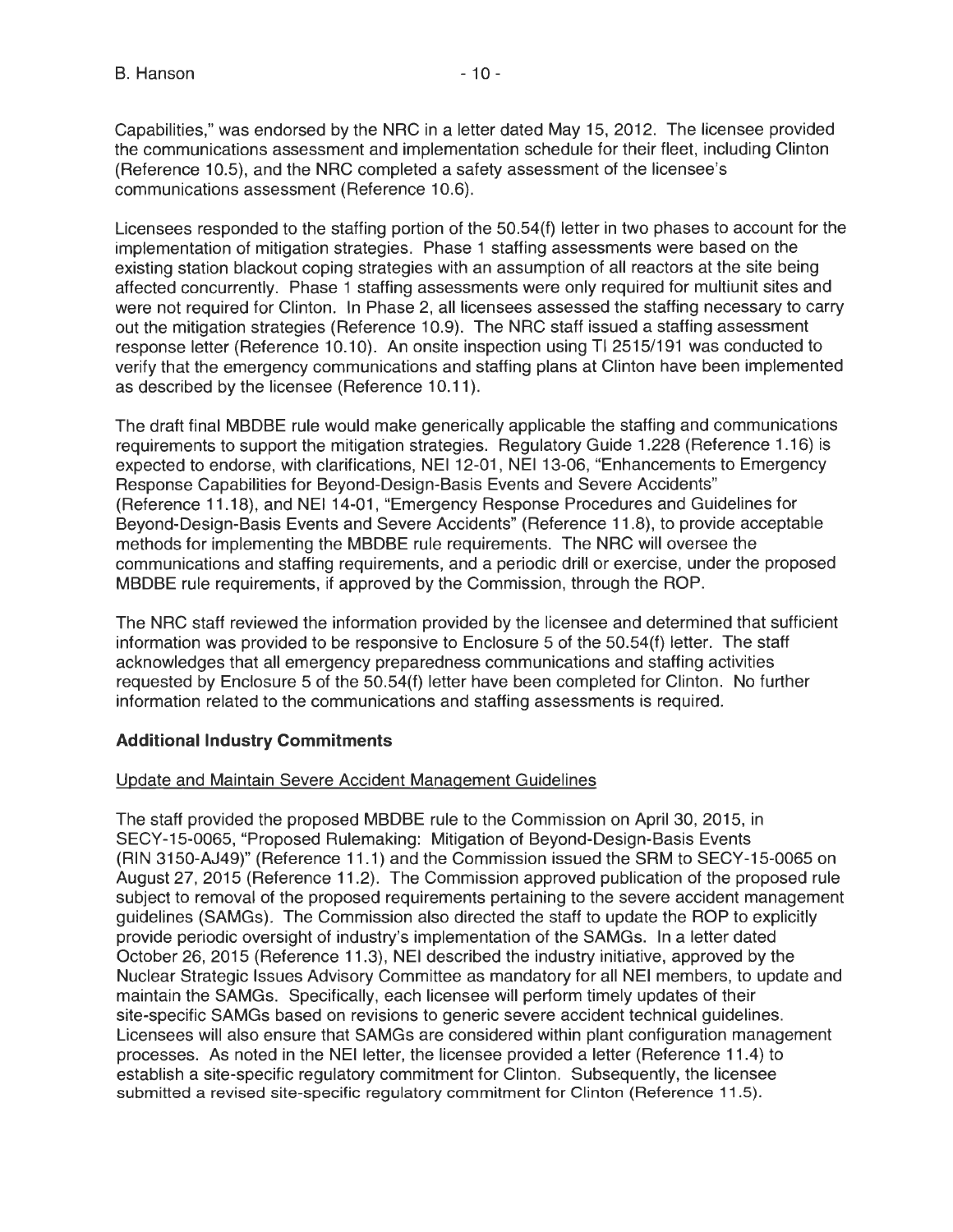In a letter to NEI dated February 23, 2016 (Reference 11.6), the staff outlined its approach for making changes to the ROP in accordance with the Commission direction. The staff engaged NEI and other stakeholders to identify the near-term and longer-term changes to the ROP, consistent with the Commission direction and the licensees' near-term and longer-term SAMG commitments. The staff then revised Inspection Procedure 71111 .18, "Plant Modifications" (Reference 11.7), to provide oversight of the initial inclusion of SAMGs within the plant configuration management processes to ensure that the SAMGs reflect changes to the facility over time.

## Multiunit/Multisource Dose Assessments

In COMSECY-13-0010, "Schedule and Plans for Tier 2 Order on Emergency Preparedness for Japan Lessons Learned," dated March 27, 2013 (Reference 11.14), the staff requested Commission approval to implement the NTTF recommendation concerning multiunit/multisource dose assessments by having licensees document their commitment to obtain multiunit/multisource dose assessment capability by the end of 2014, rather than by issuing an order. Multiunit dose assessment capabilities would be made generically applicable through subsequent rulemaking. The Commission approved the staff's requests in the SAM to COMSECY-13-0010, dated April 30, 2013 (Reference 11.15).

The NRC staff included the multiunit/multisource dose assessment requirement in the proposed MBDBE rulemaking (Reference 11.1). However, in response to a public comment concerning the 10 CFR 50.109 backfitting justification for the proposed multiple source term dose assessment requirements, the staff determined that this requirement did not meet the criteria for imposition under 10 CFR 50.109(a)(4)(ii). The NRC staff also concluded that this could not be justified as a compliance backfit or as a substantial safety improvement whose costs, both direct and indirect, would be justified in light of the potential safety gain. Therefore, these requirements were removed from the draft final rule (Reference 11.17).

The licensee provided the requested information for Clinton in a letter dated June 27, 2013, which stated that it will have multiunit/multisource dose assessment capabilities by December 31, 2014 (Reference 11.12). The NRC acknowledged the licensee submittal (Reference 11.13), verified the implementation of these dose assessment capabilities through inspection per Tl 2515/191, and issued an inspection report (Reference 11 .16).

# **CONCLUSION**

The NRC staff concludes that Exelon, the licensee, has implemented the NRG-mandated safety enhancements resulting from the lessons learned from the Fukushima Dai-ichi accident through its implementation of Orders EA-12-049, EA-12-051, and its response to the 50.54(f) letter for Clinton. No further regulatory decisionmaking is required for Clinton related to the Fukushima lessons-learned.

A listing of the applicable correspondence related to the Fukushima lessons-learned activities for Clinton is included as an enclosure to this letter.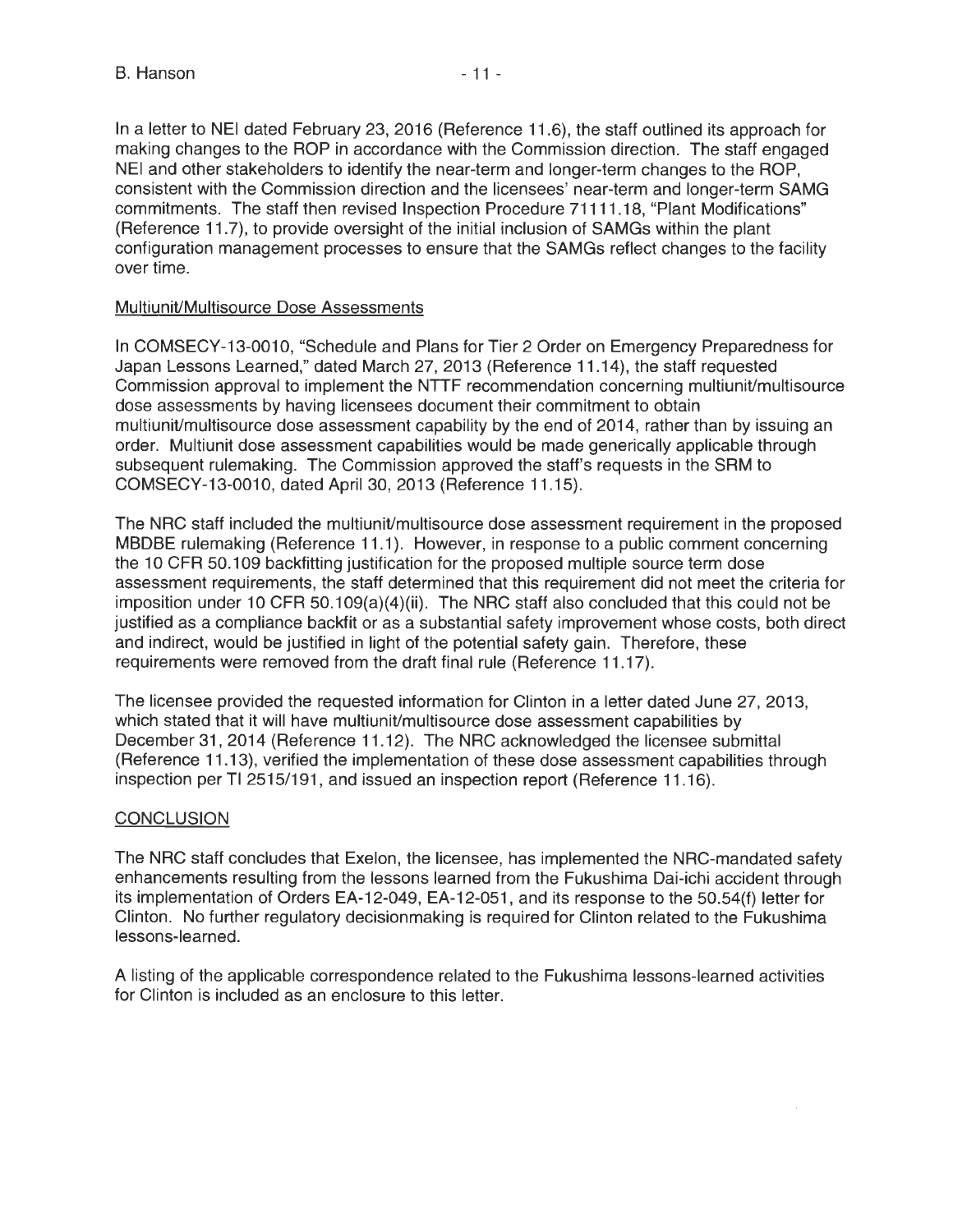If you have any questions, please contact Robert Bernardo of my staff at 301-415-2621 or by e-mail at nobert.Bernardo@nrc.gov.

Sincerely

ane E. Marshall, Director apan Lessons-Learned Division Office of Nuclear Reactor Regulation

Docket No. 50-461

Enclosure: Documents Related to Required Response

cc w/encl: Distribution via Listserv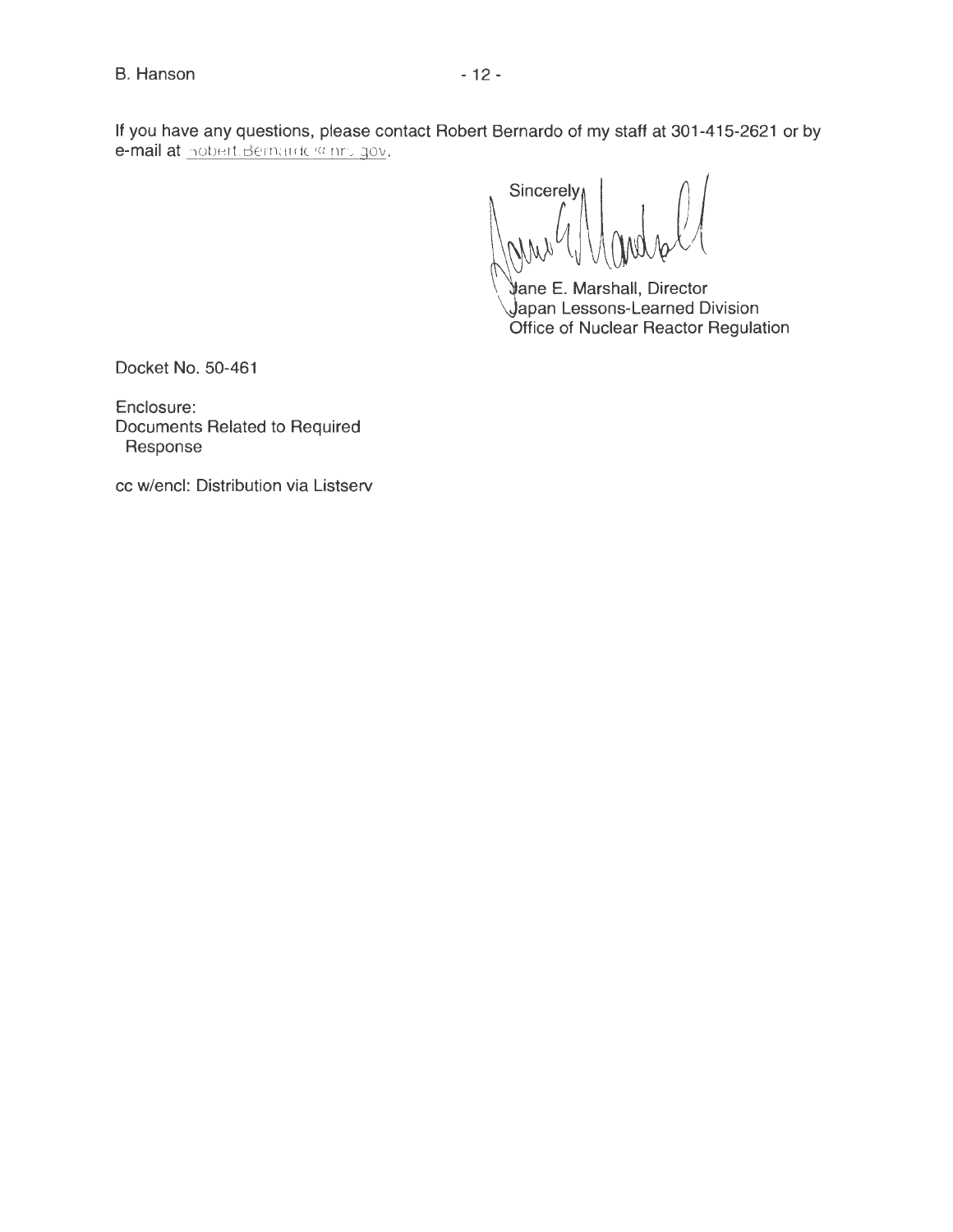# Reference Documents Related to Required Response to the Lessons Learned from the Fukushima Dai-ichi Accident

| <b>TABLE 1</b> |                                                                               |                              |                            |  |  |  |
|----------------|-------------------------------------------------------------------------------|------------------------------|----------------------------|--|--|--|
|                | Initial Actions in Response to the Events in Japan Caused by the Great Tōhoku |                              |                            |  |  |  |
|                | <b>Earthquake and Subsequent Tsunami</b><br><b>ADAMS</b>                      |                              |                            |  |  |  |
| Ref            | <b>Document</b>                                                               | <b>Date</b>                  | Accession No.              |  |  |  |
| 1.1            | NRC Information Notice 2011-05                                                | March 18, 2011               | ML110760432                |  |  |  |
| 1.2            | NRC Follow-up to the Fukushima Dai-ichi Fuel                                  |                              |                            |  |  |  |
|                | <b>Damage Event</b>                                                           |                              |                            |  |  |  |
|                | Temporary Instruction (TI) 2515/183                                           | March 23, 2011               | ML113220407                |  |  |  |
|                | NRC TI 2515/183 Inspection Report                                             | May 13, 2011                 | ML111320336                |  |  |  |
|                | 2011-011                                                                      |                              |                            |  |  |  |
| 1.3            | NRC Tasking Memorandum, Staff                                                 | March 23, 2011               | ML110820875                |  |  |  |
|                | Requirements Memorandum (SRM) to                                              |                              |                            |  |  |  |
|                | <b>COMGBJ-11-0002</b>                                                         |                              |                            |  |  |  |
| 1.4            | NRC Availability and Readiness Inspection of                                  |                              |                            |  |  |  |
|                | <b>SAMG</b>                                                                   |                              |                            |  |  |  |
|                | <b>NRC Availability and Readiness</b>                                         | April 29, 2011               | ML11115A053                |  |  |  |
|                | Inspection of SAMG - TI 2515/184                                              |                              |                            |  |  |  |
|                | NRC Integrated Inspection Report                                              | July 29, 2011                | ML11213A091                |  |  |  |
|                | 2011-003 (TI 2515/184 inspection                                              |                              |                            |  |  |  |
|                | results)                                                                      |                              |                            |  |  |  |
|                | NRC TI 2515/184 Inspection Results,                                           | June 1, 2011                 | ML111520396                |  |  |  |
|                | <b>Region 3 Summary</b>                                                       |                              |                            |  |  |  |
|                | NRC Summary of TI 2515/184 Results                                            | June 6, 2011                 | ML11154A109                |  |  |  |
| 1.5            | NRC Bulletin 2011-01, "Mitigation Strategies"<br>NRC Bulletin 2011-01         |                              |                            |  |  |  |
|                | Exelon 30 day response to BL 2011-01                                          | May 11, 2011<br>June 8, 2011 | ML111250360<br>ML111600096 |  |  |  |
|                | Exelon 60 day response to BL 2011-01                                          | July 8, 2011                 | ML111920162                |  |  |  |
|                | <b>NRC Request for Additional Information</b>                                 | November 22, 2011            | ML113120057                |  |  |  |
|                | (RAI) regarding Exelon 60 day                                                 |                              |                            |  |  |  |
|                | response to BL 2011-01                                                        |                              |                            |  |  |  |
|                | Exelon response to RAI                                                        | December 20, 2011            | ML113550139                |  |  |  |
|                | NRC Closeout of BL 2011-01 for                                                | <b>August 2, 2012</b>        | ML12178A215                |  |  |  |
|                | <b>Exelon</b>                                                                 |                              |                            |  |  |  |
| 1.6            | NRC NTTF Report (SECY-11-0093)                                                | July 21, 2011                | ML11186A950                |  |  |  |
| 1.7            | NRC SECY-11-0137, Prioritization of                                           |                              |                            |  |  |  |
|                | Recommended Actions To Be Taken in                                            |                              |                            |  |  |  |
|                | Response to Fukushima Lessons Learned                                         |                              |                            |  |  |  |
|                | <b>NRC SECY-11-0137</b>                                                       | October 3, 2011              | ML11272A111                |  |  |  |
|                | <b>SRM-SECY-11-0137</b>                                                       | December 15, 2011            | ML113490055                |  |  |  |
| 1.8            | NRC Order EA-12-049                                                           | March 12, 2012               | ML12054A735                |  |  |  |
| 1.9            | NRC Order EA-12-050                                                           | March 12, 2012               | ML12054A694                |  |  |  |
| 1.10           | NRC Order EA-12-051                                                           | March 12, 2012               | ML12054A679                |  |  |  |
| 1.11           | <b>NRC Request for Information Under</b>                                      | March 12, 2012               | ML12053A340                |  |  |  |
| 1.12           | 10 CFR 50.54(f) (the 50.54(f) letter)<br>NRC Order EA-13-109                  | June 6, 2013                 | ML13143A321                |  |  |  |
|                |                                                                               |                              |                            |  |  |  |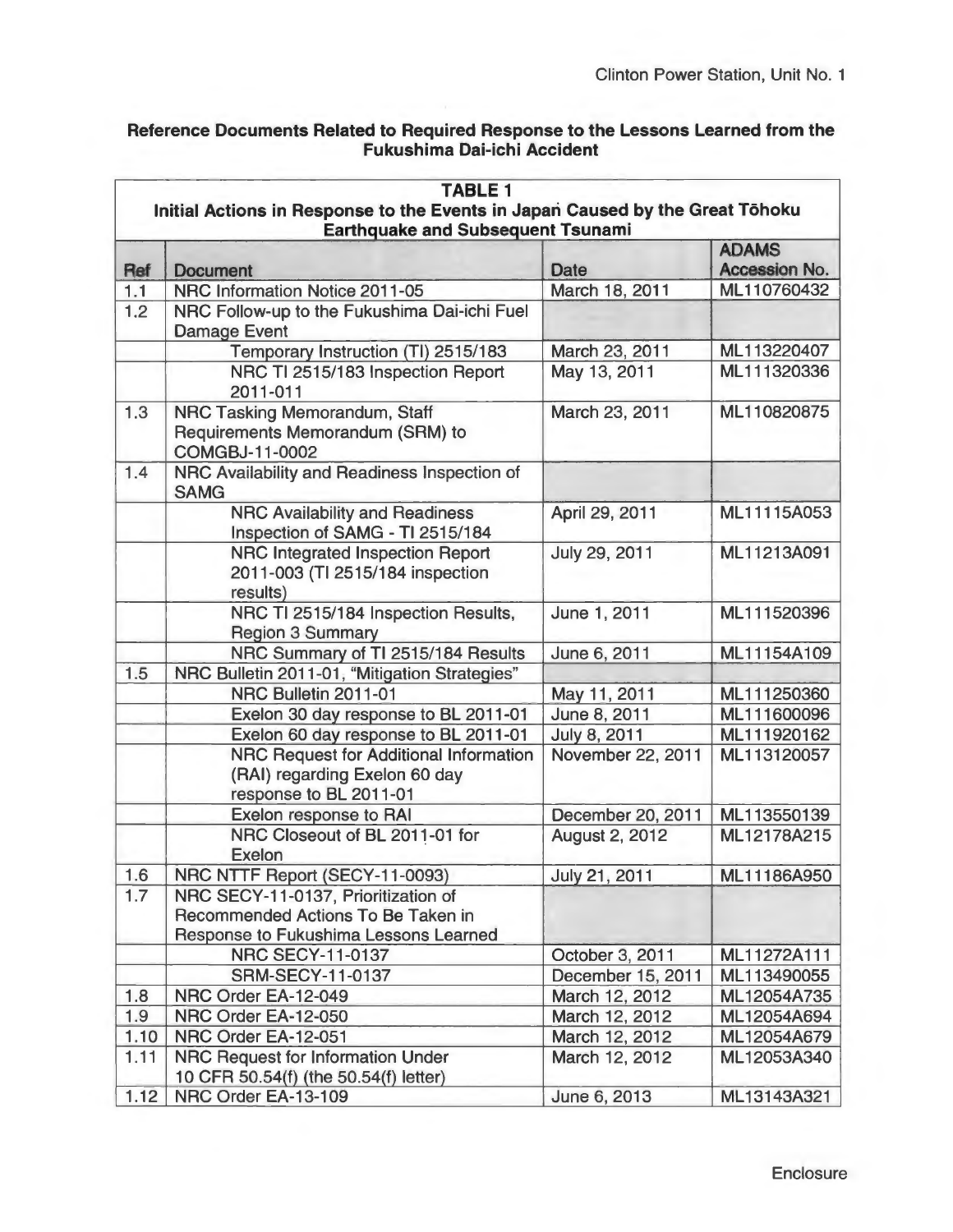|      | <b>TABLE 1</b><br>Initial Actions in Response to the Events in Japan Caused by the Great Tōhoku<br><b>Earthquake and Subsequent Tsunami</b> |                   |                               |  |
|------|---------------------------------------------------------------------------------------------------------------------------------------------|-------------------|-------------------------------|--|
| Ref  | <b>Document</b>                                                                                                                             | Date              | <b>ADAMS</b><br>Accession No. |  |
| 1.13 | NRC SECY-16-0142, "Draft Final Rule:<br>Mitigation of Beyond-Design-Basis Events"                                                           | December 15, 2016 | ML16301A005                   |  |
| 1.14 | Regulatory Guide 1.226, Flexible Mitigation<br><b>Strategies for Beyond-Design-Basis Events</b><br>(Draft Final Version)                    | November 2016     | ML16301A128                   |  |
| 1.15 | Regulatory Guide 1.227, Wide Range Spent<br>Fuel Pool Level Instrumentation (Draft Final<br>Version)                                        | November 2016     | ML16211A167                   |  |
| 1.16 | Regulatory Guide 1.228 - Integrated Response<br><b>Capabilities for Beyond-Design-Basis Events</b><br>(Draft Final Version)                 | November 2016     | ML16218A236                   |  |

l,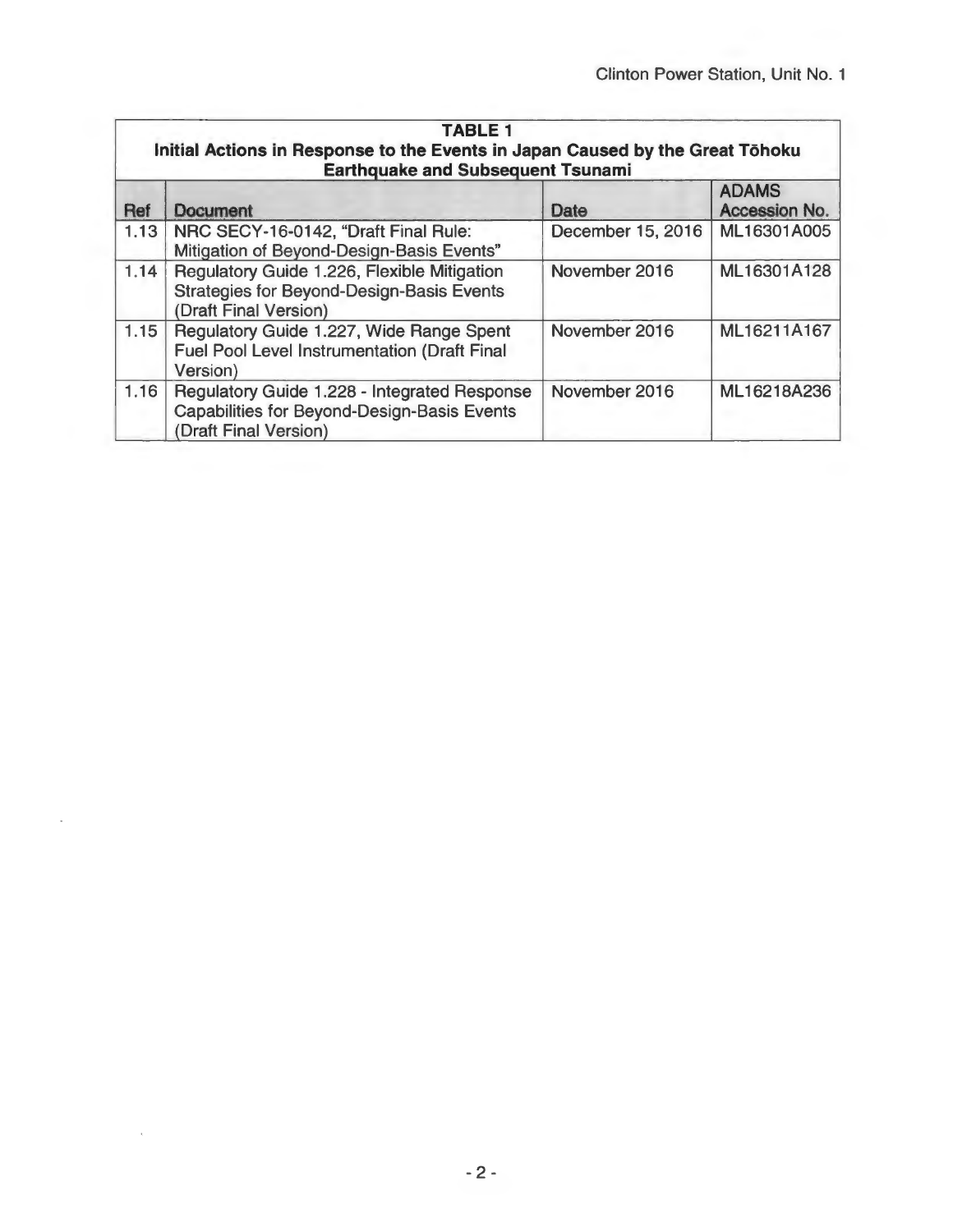|            | <b>TABLE 2</b><br>Order to Modify Licenses with Regard to Requirements for Mitigation Strategies for       |                        |               |  |  |  |
|------------|------------------------------------------------------------------------------------------------------------|------------------------|---------------|--|--|--|
|            | Beyond-Design-Basis External Events - EA-12-049<br><b>ADAMS</b>                                            |                        |               |  |  |  |
| <b>Ref</b> | <b>Document</b>                                                                                            | Date                   | Accession No. |  |  |  |
| 2.1        | Guidance for Compliance with EA-12-049 -                                                                   |                        |               |  |  |  |
|            | Diverse and Flexible Coping Strategies (FLEX)                                                              |                        |               |  |  |  |
|            | Industry Guidance on Diverse and<br><b>Flexible Coping Strategies (FLEX)</b><br>NEI 12-06, Revision 0      | August 21, 2012        | ML12242A378   |  |  |  |
|            | NRC endorsement of NEI 12-06,<br>Revision 0 - JLD-ISG-2012-01,<br><b>Revision 0</b>                        | August 29, 2012        | ML12229A174   |  |  |  |
| 2.2        | Licensee Overall Integrated Plan (OIP)                                                                     |                        |               |  |  |  |
|            | Licensee OIP submittal                                                                                     | February 28, 2013      | ML13064A274   |  |  |  |
|            | OIP 1st six month status report                                                                            | <b>August 28, 2013</b> | ML13241A241   |  |  |  |
|            | OIP 2nd six month status report                                                                            | February 28, 2014      | ML14059A429   |  |  |  |
|            | OIP 3rd six month status report                                                                            | August 28, 2014        | ML14248A231   |  |  |  |
|            | OIP 4th six month status report                                                                            | February 27, 2015      | ML15058A513   |  |  |  |
| 2.3        | NRC Interim Staff Evaluation of OIP                                                                        | December 17, 2013      | ML13225A571   |  |  |  |
| 2.4        | NRC audit of EA-12-049 OIP                                                                                 |                        |               |  |  |  |
|            | NRC Notification of Audit of EA-12-049                                                                     | August 28, 2013        | ML13234A503   |  |  |  |
|            | <b>NRC Audit Plan</b>                                                                                      | February 18, 2015      | ML15042A557   |  |  |  |
|            | <b>NRC Audit Report</b>                                                                                    | April 27, 2015         | ML15100A051   |  |  |  |
| 2.5        | <b>Licensee Final Integrated Plan</b>                                                                      |                        |               |  |  |  |
|            | Licensee Compliance Letter and FIP for<br>EA-12-049                                                        | July 15, 2015          | ML15198A115   |  |  |  |
|            | Licensee Revised FIP for EA-12-049                                                                         | December 14, 2015      | ML15349A911   |  |  |  |
| 2.6        | NRC Safety Evaluation of FIP                                                                               | December 23, 2015      | ML15324A238   |  |  |  |
| 2.7        | NRC Inspection of Licensee Responses to<br>EA-12-049, EA-12-051, and Emergency<br>Preparedness Information |                        |               |  |  |  |
|            | NRC Temporary Instruction 2515/191                                                                         | October 6, 2014        | ML14273A444   |  |  |  |
|            | NRC TI 2515/191 Inspection Report<br>2016-007                                                              | September 22,<br>2016  | ML16266A301   |  |  |  |
| 2.8        | <b>Industry White Paper - National SAFER</b><br><b>Response Centers (NSRC)</b>                             | September 11,<br>2014  | ML14259A221   |  |  |  |
| 2.9        | <b>NRC Staff Assessment of NSRCs</b>                                                                       | September 26,<br>2014  | ML14265A107   |  |  |  |
| 2.10       | NRC Inspection of Implementation of<br>EA-12-049 Regarding the use of NSRC                                 |                        |               |  |  |  |
|            | NRC Inspection Procedure (IP) 43006                                                                        | September 30,<br>2016  | ML16273A318   |  |  |  |
|            | NRC Vendor Inspection of the Phoenix<br>NSRC Report No. 99901013/2016-201                                  | January 12, 2017       | ML17012A186   |  |  |  |
|            | NRC Vendor Inspection of the Memphis<br>NSRC Report No. 99901013/2017-201                                  | May 5, 2017            | ML17117A576   |  |  |  |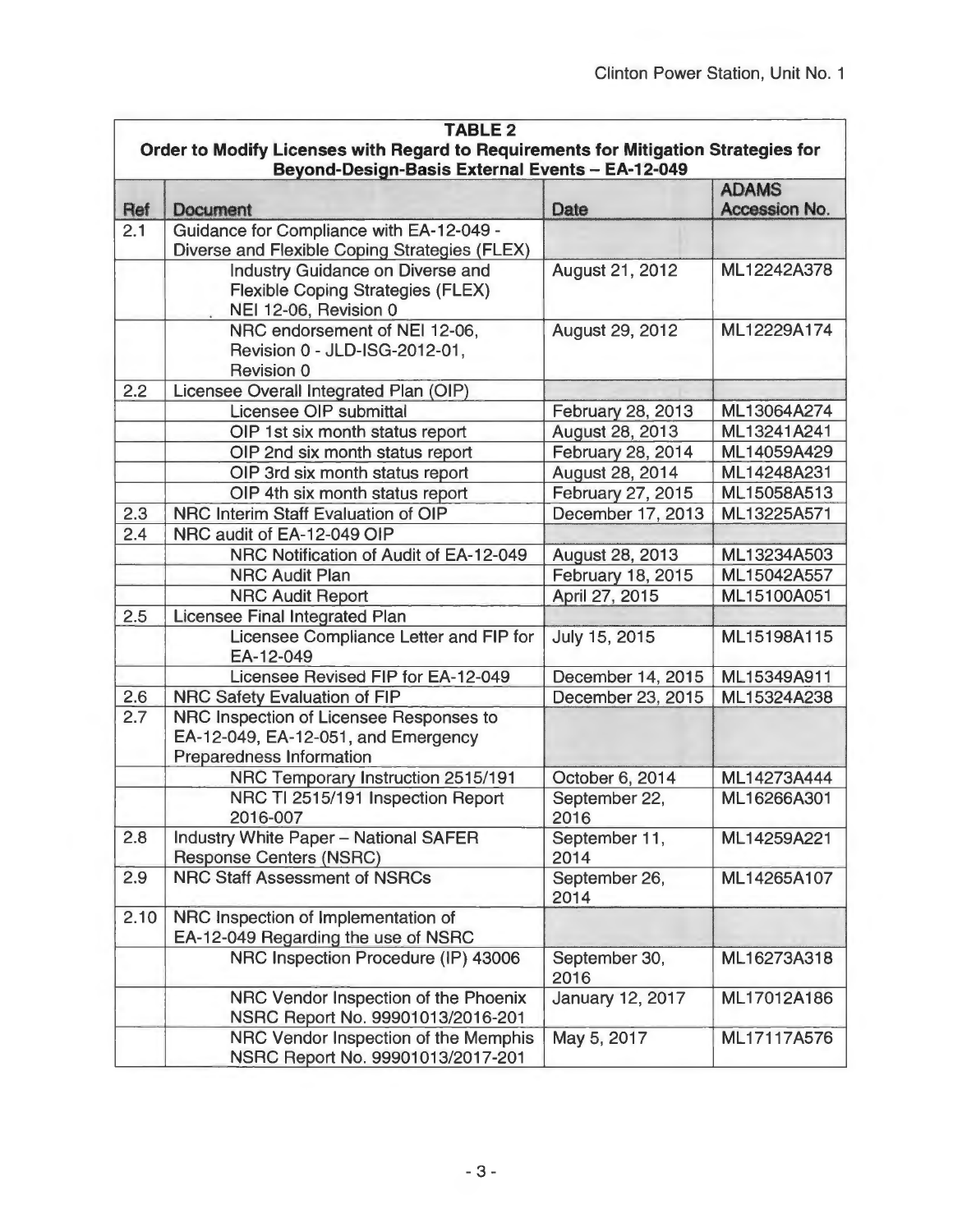| <b>TABLE 3</b><br>Order to Modify Licenses with Regard to Reliable Spent Fuel Pool Instrumentation -<br>EA-12-051 |                                                                                                            |                          |                               |
|-------------------------------------------------------------------------------------------------------------------|------------------------------------------------------------------------------------------------------------|--------------------------|-------------------------------|
| <b>Ref</b>                                                                                                        | <b>Document</b>                                                                                            | Date                     | <b>ADAMS</b><br>Accession No. |
| 3.1                                                                                                               | Guidance for Compliance with EA-12-051 -<br><b>Spent Fuel Pool Instrumentation</b>                         |                          |                               |
|                                                                                                                   | <b>Industry Guidance for Compliance with</b><br>EA-12-051 - NEI 12-02, Revision 1                          | August 2012              | ML12240A307                   |
|                                                                                                                   | NRC endorsement of NEI 12-02,<br>Revision 1 - JLD-ISG-2012-03                                              | <b>August 29, 2012</b>   | ML12221A339                   |
| 3.2                                                                                                               | Licensee Overall Integrated Plan (OIP)                                                                     |                          |                               |
|                                                                                                                   | <b>Licensee OIP</b>                                                                                        | February 28, 2013        | ML13059A306                   |
|                                                                                                                   | OIP 1st six month status report                                                                            | August 28, 2013          | ML13241A237                   |
|                                                                                                                   | OIP 2nd six month status report                                                                            | <b>February 28, 2014</b> | ML14062A058                   |
|                                                                                                                   | OIP 3rd six month status report                                                                            | <b>August 28, 2014</b>   | ML14248A213                   |
|                                                                                                                   | OIP 4th six month status report                                                                            | February 27, 2015        | ML15058A622                   |
| 3.3                                                                                                               | NRC Interim Staff Evaluation of OIP                                                                        | November 15, 2013        | ML13280A326                   |
| 3.4                                                                                                               | NRC Audit of EA-12-051                                                                                     |                          |                               |
|                                                                                                                   | NRC Notification of Audit of EA-12-051                                                                     | March 26, 2014           | ML14083A620                   |
|                                                                                                                   | NRC Audit Report of Westinghouse<br>SFPI design specifications                                             | <b>August 18, 2014</b>   | ML14211A346                   |
|                                                                                                                   | NRC Notification of Audit of EA-12-051                                                                     | March 26, 2014           | ML14083A620                   |
|                                                                                                                   | <b>NRC Audit Plan</b>                                                                                      | February 18, 2015        | ML15042A557                   |
|                                                                                                                   | <b>NRC Audit Report</b>                                                                                    | April 27, 2015           | ML15100A051                   |
| 3.5                                                                                                               | Licensee Compliance Letter for EA-12-051                                                                   | July 15, 2015            | ML15198A113                   |
| 3.6                                                                                                               | NRC Safety Evaluation of Implementation of<br>EA-12-051                                                    | December 23, 2015        | ML15324A238                   |
| 3.7                                                                                                               | NRC Inspection of Licensee Responses to<br>EA-12-049, EA-12-051, and Emergency<br>Preparedness Information |                          |                               |
|                                                                                                                   | NRC Temporary Instruction 2515/191                                                                         | October 6, 2014          | ML14273A444                   |
|                                                                                                                   | NRC TI 2515/191 Inspection Report<br>2016-007                                                              | September 22,<br>2016    | ML16266A301                   |

Note: TABLE 4 RELATES TO THE HARDENED CONTAINMENT VENT SYSTEM AND IS NOT APPLICABLE TO CLINTON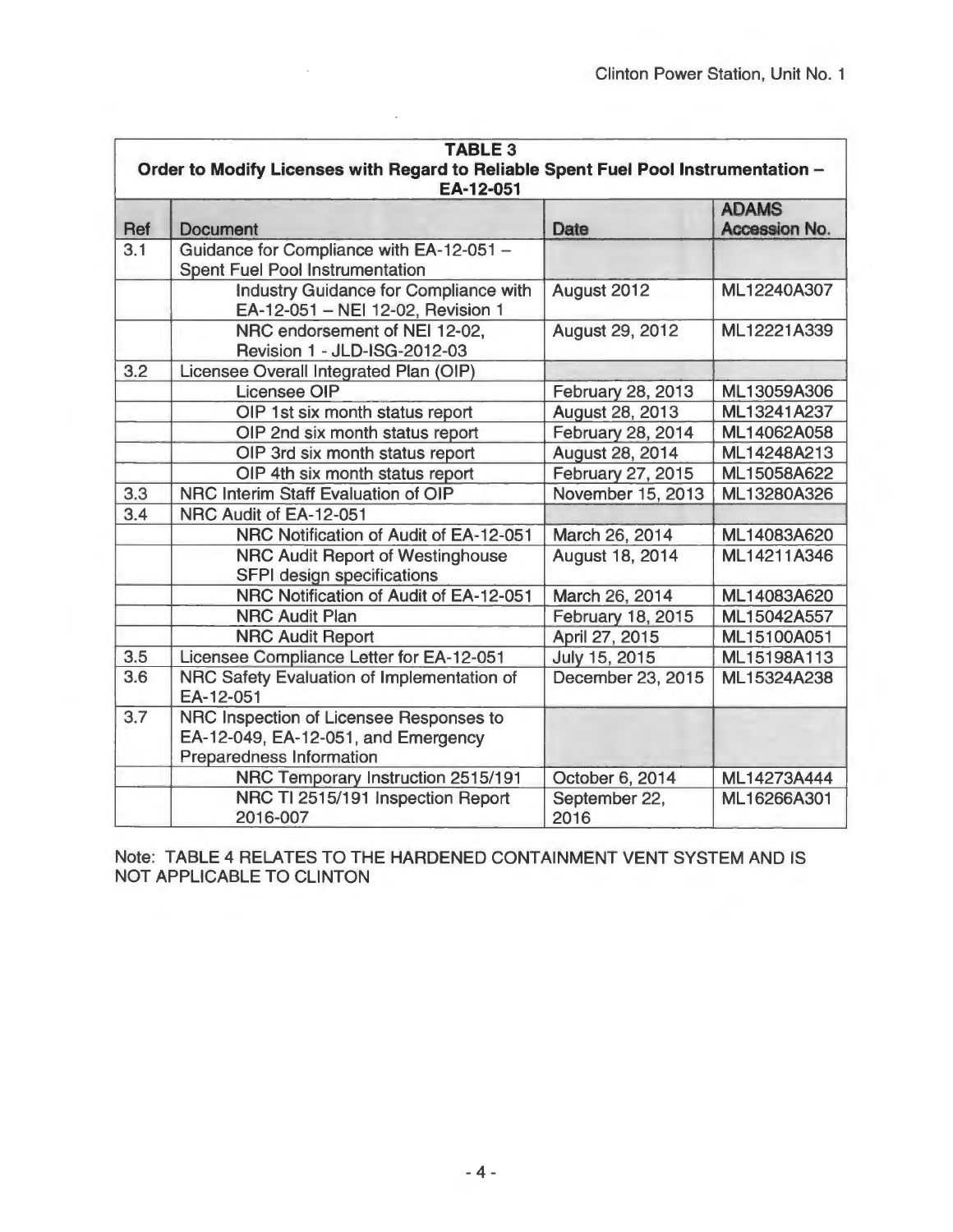|      | <b>TABLE 5</b><br>Request for Information Pursuant to Title 10 of the Code Of Federal Regulations<br>50.54(f) Enclosure 1: Recommendation 2.1 Seismic Hazard Reevaluation |                   |                               |
|------|---------------------------------------------------------------------------------------------------------------------------------------------------------------------------|-------------------|-------------------------------|
| Ref  | <b>Document</b>                                                                                                                                                           | Date              | <b>ADAMS</b><br>Accession No. |
|      | <b>Guidance Documents</b>                                                                                                                                                 |                   |                               |
| 5.1  | Screening, Prioritization and Implementation<br>Details (SPID)                                                                                                            |                   |                               |
|      | <b>Industry Guidance (SPID) -</b><br>EPRI 1025287                                                                                                                         | November 2012     | ML12333A170                   |
|      | NRC letter endorsing SPID                                                                                                                                                 | February 15, 2013 | ML12319A074                   |
| 5.2  | NRC guidance for performing a Seismic<br>Margin Assessment (SMA) -<br>JLD-ISG-2012-04                                                                                     | November 16, 2012 | ML12286A029                   |
| 5.3  | <b>Expedited Seismic Evaluation Process</b><br>(ESEP)                                                                                                                     |                   |                               |
|      | Industry Letter - Proposed path<br>forward for NTTF Recommendation<br>2.1: Seismic                                                                                        | April 9, 2013     | ML13101A345                   |
|      | <b>Industry Guidance - Expedited</b><br>Seismic Evaluation Process (ESEP) -<br>EPRI 3002000704                                                                            | April 2013        | ML13102A142                   |
|      | NRC letter endorsing the ESEP<br>approach and extension of due date to<br>3/31/14 (Central and Eastern U.S.)                                                              | May 7, 2013       | ML13106A331                   |
| 5.4  | Industry letter on relay chatter review                                                                                                                                   | October 3, 2013   | ML13281A308                   |
| 5.5  | NRC letter with guidance on the content of<br>seismic reevaluation submittals (includes<br>operability and reportability discussions)                                     | February 20, 2014 | ML14030A046                   |
| 5.6  | Industry letter on seismic risk evaluations for<br><b>CEUS plants</b>                                                                                                     | March 12, 2014    | ML14083A596                   |
| 5.7  | NRC background paper - Probabilistic seismic<br>hazard analysis                                                                                                           | May 20, 2014      | ML14140A648                   |
|      | <b>Seismic Hazard Screening Report</b>                                                                                                                                    |                   |                               |
| 5.8  | icensee Seismic Hazard Screening Report                                                                                                                                   | March 31, 2014    | ML14091A011                   |
| 5.9  | NRC Staff Assessment of Reevaluated<br><b>Seismic Hazard Information</b>                                                                                                  | October 19, 2015  | ML15281A226                   |
|      | <b>Screening and Prioritization Results</b>                                                                                                                               |                   |                               |
| 5.10 | NRC Letter - Seismic screening and<br>prioritization results for CEUS plants                                                                                              | May 9, 2014       | ML14111A147                   |
|      | <b>NRC Support Document for Screening</b><br>and Prioritization - Preliminary ground<br>motion response spectra for CEUS<br>plants                                        | May 21, 2014      | ML14136A126                   |
| 5.11 | NRC Letter - Updated seismic screening and<br>prioritization results                                                                                                      | October 3, 2014   | ML14258A043                   |
| 5.12 | NRC letter regarding development of Seismic<br>Risk Evaluations - suitability of updated<br>seismic hazard information for further<br>assessments                         | December 10, 2014 | ML14307B707                   |

 $\overline{\phantom{a}}$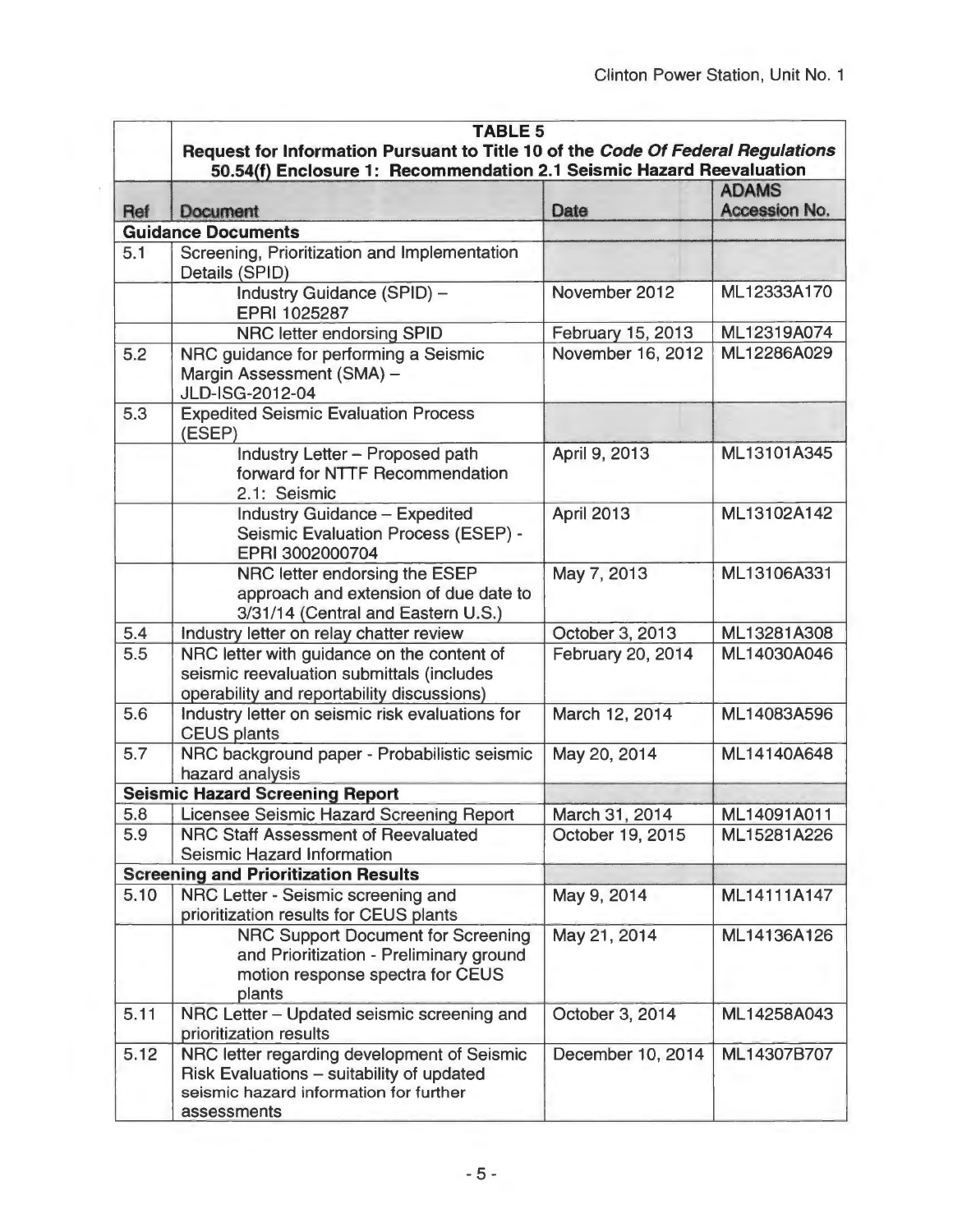|      | <b>TABLE 5</b>                                                                                              |                       |                               |
|------|-------------------------------------------------------------------------------------------------------------|-----------------------|-------------------------------|
|      | Request for Information Pursuant to Title 10 of the Code Of Federal Regulations                             |                       |                               |
| Ref  | 50.54(f) Enclosure 1: Recommendation 2.1 Seismic Hazard Reevaluation<br><b>Document</b>                     | Date                  | <b>ADAMS</b><br>Accession No. |
|      | <b>Additional Guidance Documents</b>                                                                        |                       |                               |
| 5.13 | <b>High Frequency Program Application</b><br>Guidance                                                       |                       |                               |
|      | <b>Industry HF Application Guidance -</b><br>EPRI 3002004396                                                | July 30, 2015         | ML15223A095                   |
|      | NRC letter endorsing HF Application<br>Guidance                                                             | September 17,<br>2015 | ML15218A569                   |
| 5.14 | <b>Spent Fuel Pool Evaluation Guidance</b>                                                                  |                       |                               |
|      | Industry SFP evaluation guidance -<br>EPRI 3002007148                                                       | February 23, 2016     | ML16055A017                   |
|      | NRC letter endorsing SFP evaluation<br>guidance                                                             | March 17, 2016        | ML15350A158                   |
| 5.15 | NRC Letter - Treatment of Seismic and<br>Flooding Hazard Reevaluations in the Design<br>and Licensing Basis | September 29,<br>2015 | ML15127A401                   |
| 5.16 | <b>NRC Guidance for Regulatory</b><br>Decisionmaking of reevaluated flooding and<br>seismic hazards         | September 21,<br>2016 | ML16237A103                   |
|      | <b>Final Determinations of Required Seismic</b>                                                             |                       |                               |
|      | <b>Evaluations</b>                                                                                          |                       |                               |
| 5.17 | NRC Final Determination of Required Seismic<br><b>Evaluations</b>                                           | October 27, 2015      | ML15194A015                   |
| 5.18 | <b>Licensee Required Seismic Evaluations</b>                                                                |                       |                               |
|      | <b>Licensee Limited Scope Evaluation</b><br>(High Frequency Supplement)                                     | November 30, 2015     | ML15335A389                   |
| 5.19 | NRC Staff Assessment of High Frequency<br>Confirmation (Note 1)                                             | February 18, 2016     | ML15364A544                   |

Note 1: In this letter, the NRC staff concluded that no further response or regulatory actions associated with the 50.54(f) letter review of Phase 2 of the Near-Term Task Force (NTTF) Recommendation 2.1 "Seismic" are required for Clinton Power Station, Unit No. 1. This letter closed out the NRC efforts associated with Phase 1 and Phase 2 of NTTF Recommendation 2.1 "Seismic".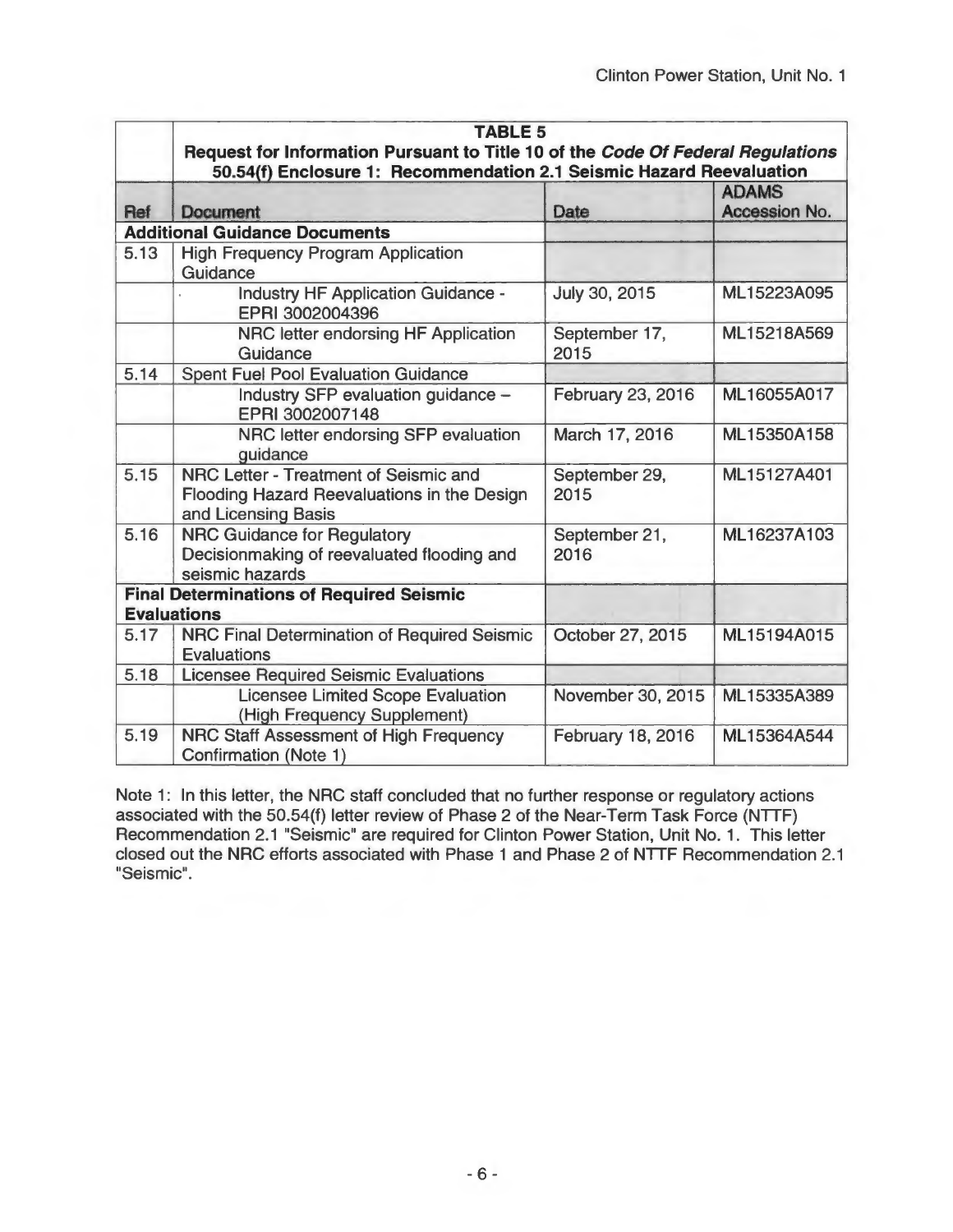|            | <b>TABLE 6</b>                                                                  |                        |                               |
|------------|---------------------------------------------------------------------------------|------------------------|-------------------------------|
|            | Request for Information Pursuant to Title 10 of the Code Of Federal Regulations |                        |                               |
|            | 50.54(f) Enclosure 2: Recommendation 2.1 Flooding Hazard Reevaluation           |                        |                               |
|            |                                                                                 | Date                   | <b>ADAMS</b><br>Accession No. |
| <b>Ref</b> | <b>Document</b><br><b>Initial Guidance Documents</b>                            |                        |                               |
| 6.1        | NRC prioritization of plants for completing                                     | May 11, 2012           | ML12097A509                   |
|            | flood hazard reevaluations                                                      |                        |                               |
| 6.2        | NRC-issued guidance for performing an                                           | November 30, 2012      | ML12311A214                   |
|            | integrated assessment for external flooding                                     |                        |                               |
|            | (JLD-ISG-2012-05)                                                               |                        |                               |
| 6.3        | NRC letter to industry describing when an                                       | December 3, 2012       | ML12326A912                   |
|            | integrated assessment is expected                                               |                        |                               |
| 6.4        | NRC-issued guidance for performing a                                            | <b>January 4, 2013</b> | ML12314A412                   |
|            | tsunami, surge, or seiche hazard assessment                                     |                        |                               |
|            | (JLD-ISG-2012-06)                                                               |                        |                               |
| 6.5        | NRC letter to industry with guidance on the                                     | March 1, 2013          | ML13044A561                   |
|            | content of flooding reevaluation submittals                                     |                        |                               |
| 6.6        | NRC-issued guidance for assessing flooding                                      | July 29, 2013          | ML13151A153                   |
|            | hazards due to dam failure (JLD-ISG-2013-01)                                    |                        |                               |
|            | <b>Flood Hazard Reevaluation Report</b>                                         |                        |                               |
| 6.7        | Licensee FHRR Submittal Package                                                 | March 12, 2014         | ML14079A415                   |
| 6.8        | <b>FHRR Regulatory Audit</b>                                                    |                        |                               |
|            | <b>NRC FHRR Audit Plan</b>                                                      | July 21, 2015          | ML15148A286                   |
|            | NRC FHRR Audit Report                                                           | No audit required      | <b>NA</b>                     |
| 6.9        | NRC Interim Staff Response to Reevaluated                                       | September 3, 2015      | ML15230A012                   |
|            | <b>Flood Hazards</b>                                                            |                        |                               |
| 6.10       | NRC Staff Assessment of FHRR                                                    | October 27, 2015       | ML15279A134                   |
|            | <b>Modified Approach to Flood Hazard Reevaluations</b>                          |                        |                               |
| 6.11       | NRC COMSECY-14-0037, "Integration of                                            | November 21, 2014      | ML14309A256                   |
|            | Mitigating Strategies for Beyond-Design-Basis                                   |                        |                               |
|            | <b>External Events and the Reevaluation of</b>                                  |                        |                               |
|            | <b>Flooding Hazards"</b>                                                        |                        |                               |
| 6.12       | NRC SRM for COMSECY-14-0037                                                     | March 30, 2015         | ML15089A236                   |
| 6.13       | NRC COMSECY-15-0019 "Closure Plan for                                           | June 30, 2015          | ML15153A104                   |
|            | the Reevaluation of Flooding Hazards"                                           |                        |                               |
| 6.14       | NRC SRM-COMSECY-15-0019                                                         | July 28, 2015          | ML15209A682                   |
| 6.15       | NRC letter describing the graded approach to                                    | September 1, 2015      | ML15174A257                   |
|            | flood hazard reevaluation directed by                                           |                        |                               |
|            | SRM-COMSECY-14-0037                                                             |                        |                               |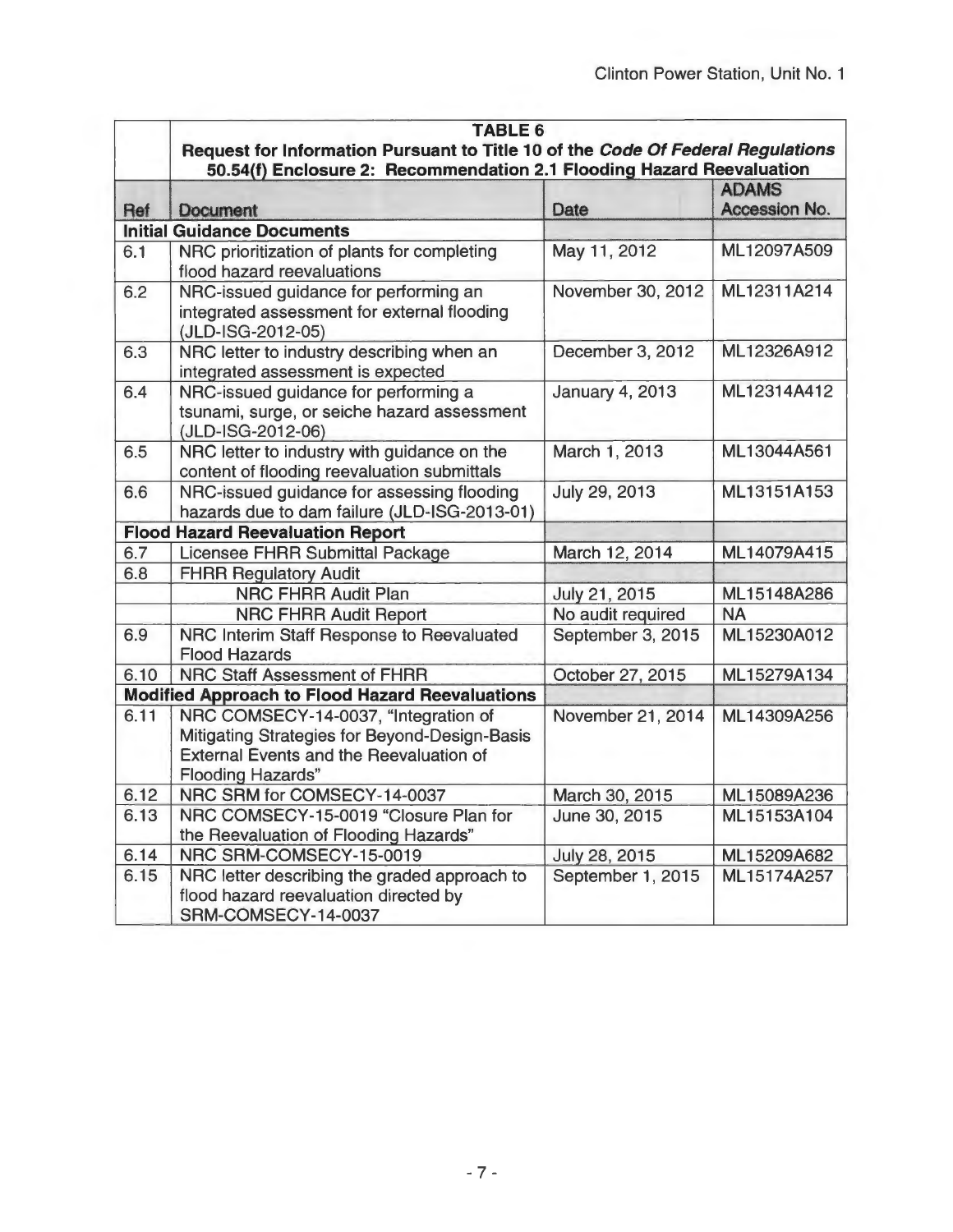|      | TABLE 6<br>Request for Information Pursuant to Title 10 of the Code Of Federal Regulations<br>50.54(f) Enclosure 2: Recommendation 2.1 Flooding Hazard Reevaluation |                                                 |                               |
|------|---------------------------------------------------------------------------------------------------------------------------------------------------------------------|-------------------------------------------------|-------------------------------|
| Ref  | Document                                                                                                                                                            | Date                                            | <b>ADAMS</b><br>Accession No. |
| 6.16 | <b>Flooding Assessment Guidance</b>                                                                                                                                 |                                                 |                               |
|      | NEI 16-05, "External Flooding<br><b>Assessment Guidelines"</b>                                                                                                      | April 2016                                      | ML16165A178                   |
|      | NRC endorsement of NEI 16-05 -<br>JLD-ISG-2016-01                                                                                                                   | July 11, 2016                                   | ML16162A301                   |
| 6.17 | <b>Licensee Required Evaluations</b>                                                                                                                                |                                                 |                               |
|      | No further evaluations were required -<br>reevaluated flood hazard was bounded<br>by the CDB                                                                        | <b>See FHRR Staff</b><br><b>Assessment (SA)</b> | <b>See FHRR SA</b>            |
| 6.18 | NRC Letter - Treatment of Seismic and<br>Flooding Hazard Reevaluations in the Design<br>and Licensing Basis                                                         | September 29,<br>2015                           | ML15127A401                   |
| 6.19 | NRC Guidance for Regulatory Decision-<br>making of reevaluated flooding and seismic<br>hazards                                                                      | September 21,<br>2016                           | ML16237A103                   |

|      | <b>TABLE 7</b>                                                                                             |                   |                               |
|------|------------------------------------------------------------------------------------------------------------|-------------------|-------------------------------|
|      | <b>Mitigating Strategies Assessments (MSA)</b>                                                             |                   |                               |
| Ref  | <b>Document</b>                                                                                            | Date              | <b>ADAMS</b><br>Accession No. |
| 7.1  | NRC COMSECY-14-0037, Integration of<br>Mitigating Strategies with Hazard<br><b>Reevaluations</b>           | November 21, 2014 | ML14309A256                   |
| 7.2  | NRC SRM-COMSECY-14-0037                                                                                    | March 30, 2015    | ML15089A236                   |
| 7.3  | NRC COMSECY-15-0019, Closure Plan for<br><b>Flooding Hazard Reevaluations</b>                              | June 30, 2015     | ML15153A104                   |
| 7.4  | NRC SRM-COMSECY-15-0019                                                                                    | July 28, 2015     | ML15209A682                   |
| 7.5  | <b>Process for Mitigating Strategies Assessments</b><br>(MSA)                                              |                   |                               |
|      | <b>Industry Guidance for performing</b><br>MSAs - NEI 12-06, Revision 2,<br>including Appendices E, G, & H | December 2015     | ML16005A625                   |
|      | NRC endorsement of NEI 12-06,<br>Revision 2 - JLD-ISG-2012-01,<br><b>Revision 1</b>                        | January 22, 2016  | ML15357A163                   |
| 7.6  | Licensee's MSA submittal - Flooding                                                                        | March 24, 2016    | ML16084A859                   |
| 7.7  | NRC Staff Assessment of MSA - Flooding                                                                     | June 29, 2016     | ML16120A007                   |
| 7.8  | Licensee's MSA submittal - Seismic                                                                         | May 26, 2016      | ML16147A560                   |
| 7.9  | NRC Staff Assessment of MSA - Seismic                                                                      | June 20, 2016     | ML16166A121                   |
| 7.10 | <b>NRC MSA Audit Plan</b>                                                                                  | December 6, 2016  | ML16259A189                   |
| 7.11 | NRC MSA Audit Report (if needed)                                                                           | Not required      | Not required                  |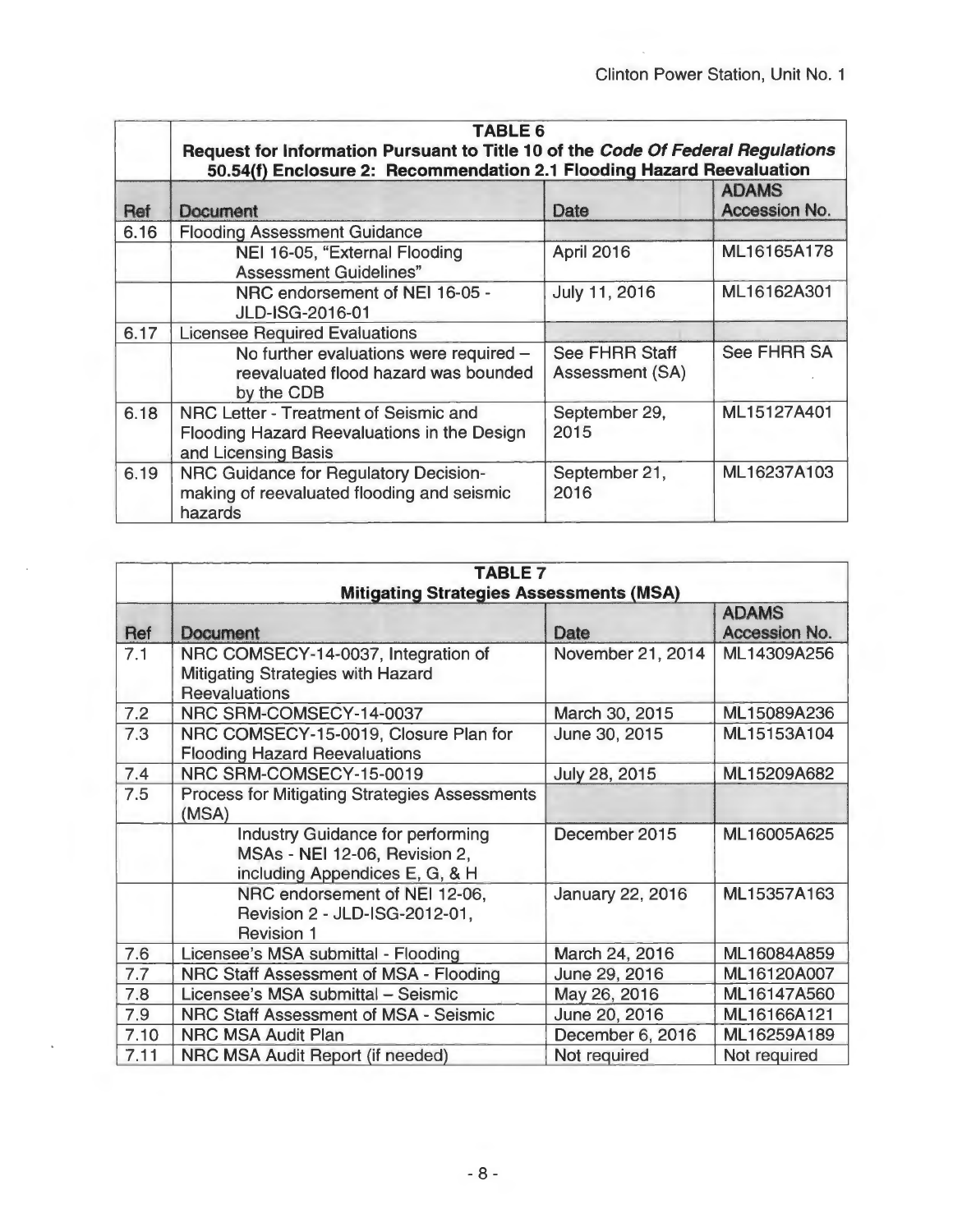|     | <b>TABLE 8</b><br>Request for Information Pursuant to Title 10 of the Code Of Federal Regulations<br>50.54(f) Enclosure 3: Recommendation 2.3 Seismic Walkdown |                       |                                      |
|-----|----------------------------------------------------------------------------------------------------------------------------------------------------------------|-----------------------|--------------------------------------|
| Ref | <b>Document</b>                                                                                                                                                | <b>Date</b>           | <b>ADAMS</b><br><b>Accession No.</b> |
| 8.1 | <b>Industry Seismic Walkdown Guidance with</b><br>NRC endorsement letter - EPRI 1025286                                                                        | May 31, 2012          | ML12188A031                          |
| 8.2 | NRC letter endorsing EPRI 1025286                                                                                                                              | May 31, 2012          | ML12145A529                          |
| 8.3 | Licensee Seismic Hazard Walkdown Report<br>Package                                                                                                             | November 27, 2012     | ML123400395                          |
| 8.4 | NRC Inspection of Seismic Walkdowns                                                                                                                            |                       |                                      |
|     | NRC TI 2515/188                                                                                                                                                | July 6, 2012          | ML12156A052                          |
|     | NRC Integrated Inspection Report<br>2013-002 (TI 2515/188 inspection<br>results)                                                                               | April 23, 2013        | ML13114A117                          |
| 8.5 | Licensee delayed seismic walkdown report                                                                                                                       |                       |                                      |
|     | Delayed seismic walkdown report                                                                                                                                | September 16,<br>2013 | ML13260A083                          |
|     | <b>Supplemental Response completing</b><br>delayed seismic walkdown report                                                                                     | December 17, 2014     | ML14353A031                          |
| 8.6 | NRC Staff Assessment of Seismic Walkdown<br>Report                                                                                                             | May 14, 2014          | ML14065A559                          |
| 8.7 | NRC review of seismic delayed walkdown<br>reports                                                                                                              | September 25,<br>2015 | ML15268A477                          |

|     | <b>TABLE 9</b><br>Request for Information Pursuant to Title 10 of the Code Of Federal Regulations<br>50.54(f) Enclosure 4: Recommendation 2.3 Flooding Walkdown |                   |                               |
|-----|-----------------------------------------------------------------------------------------------------------------------------------------------------------------|-------------------|-------------------------------|
| Ref | <b>Document</b>                                                                                                                                                 | Date              | <b>ADAMS</b><br>Accession No. |
| 9.1 | <b>Industry Flooding Walkdown Guidance - NEI</b><br>$12 - 07$                                                                                                   | May 31, 2012      | ML12173A215                   |
| 9.2 | NRC letter endorsing NEI 12-07                                                                                                                                  | May 31, 2012      | ML12144A142                   |
| 9.3 | Licensee Flooding Hazard Walkdown Report                                                                                                                        |                   |                               |
|     | <b>Flooding Hazard Walkdown Report</b>                                                                                                                          | November 27, 2012 | ML12332A304                   |
|     | Supplement to flooding hazard<br>walkdown report                                                                                                                | June 19, 2013     | ML13171A273,                  |
| 9.4 | NRC Inspection of Flooding Walkdowns                                                                                                                            |                   |                               |
|     | NRC TI 2515/187                                                                                                                                                 | June 27, 2012     | ML12129A108                   |
|     | <b>NRC Integrated Inspection Report</b><br>2013-002, (TI 2515/187 inspection<br>results)                                                                        | April 23, 2013    | ML13114A117                   |
| 9.5 | NRC Staff Assessment of Flooding Walkdown<br>Report                                                                                                             | June 26, 2014     | ML14164A298                   |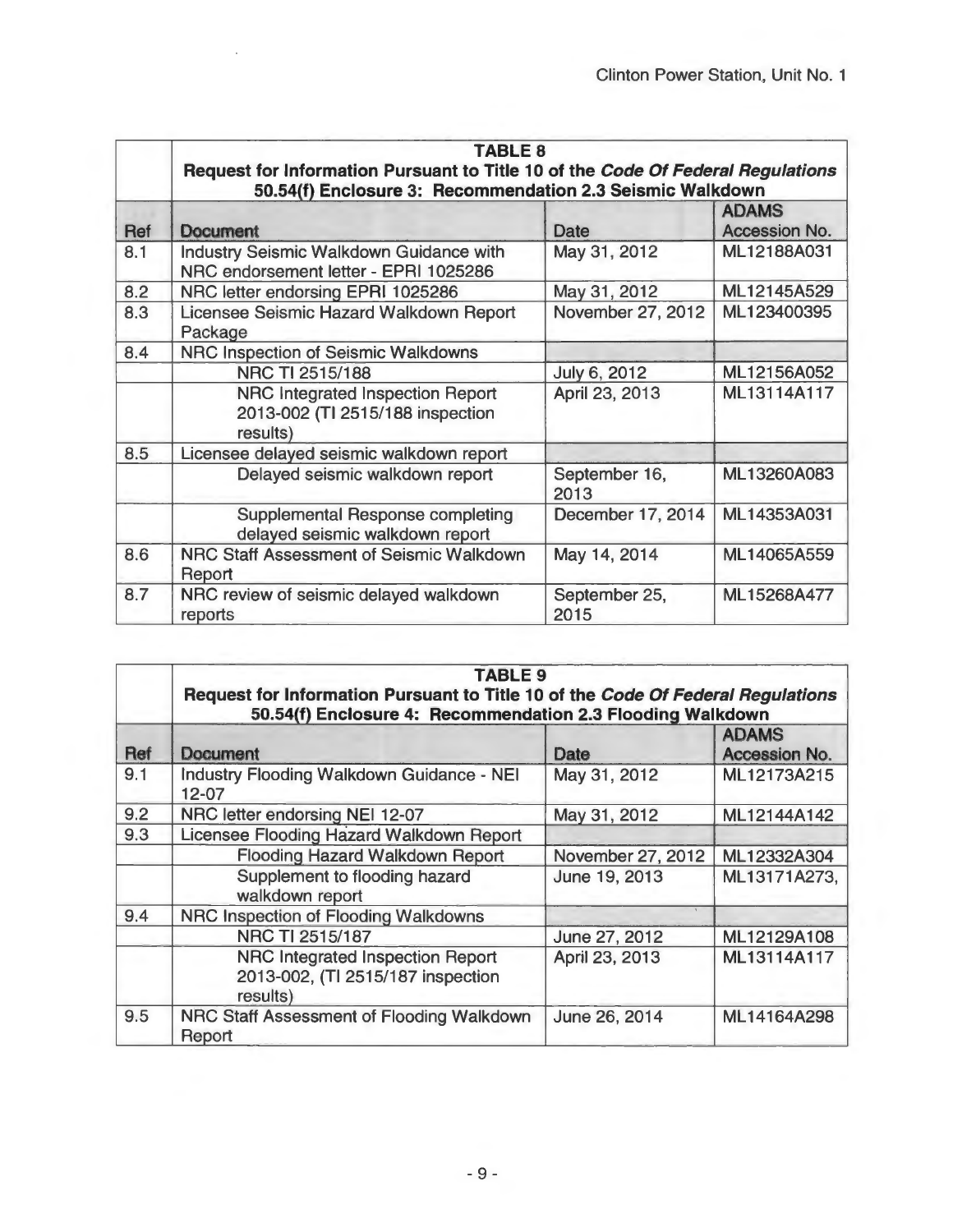|            | <b>TABLE 10</b>                                                                                                                                    |                       |                               |
|------------|----------------------------------------------------------------------------------------------------------------------------------------------------|-----------------------|-------------------------------|
|            | Request for Information Pursuant to Title 10 of the Code Of Federal Regulations<br>50.54(f) Enclosure 5: Recommendation 9.3 Emergency Preparedness |                       |                               |
|            | <b>Communications and Staffing</b>                                                                                                                 |                       |                               |
| <b>Ref</b> | Document                                                                                                                                           | Date                  | <b>ADAMS</b><br>Accession No. |
| 10.1       | <b>Guidance Documents</b>                                                                                                                          |                       |                               |
|            | <b>Industry Guidance for Emergency</b><br>Preparedness staffing and<br>communications - NEI 12-01                                                  | May 2012              | ML12125A412                   |
|            | NRC letter endorsing NEI 12-01                                                                                                                     | May 15, 2012          | ML12131A043                   |
| 10.2       | Licensee 60 day response and proposed<br>alternative course of action                                                                              | May 14, 2012          | ML12136A064                   |
| 10.3       | Licensee 90 day response to communications<br>and staffing information requests                                                                    | June 11, 2012         | ML12164A572                   |
| 10.4       | NRC letter - status of 90-day response                                                                                                             | July 26, 2012         | ML12200A106                   |
| 10.5       | <b>Exelon Fleet communications assessment</b><br>and implementation schedule                                                                       | October 31, 2012      | ML12306A199                   |
| 10.6       | NRC safety assessment of licensee's<br>communications assessment                                                                                   | July 12, 2013         | ML13114A067                   |
| 10.7       | Licensee Phase 1 staffing assessment (multi-<br>unit sites only)                                                                                   | <b>Not Required</b>   | <b>Not Required</b>           |
| 10.8       | NRC Phase 1 staff assessment response                                                                                                              | <b>Not Required</b>   | Not Required                  |
| 10.9       | Licensee Phase 2 staffing assessment<br>response                                                                                                   |                       |                               |
|            | Licensee Phase 2 staffing assessment<br>for functions related to mitigating<br>strategies                                                          | December 17, 2014     | ML14352A209                   |
|            | Licensee response to RAI                                                                                                                           | April 28, 2015        | ML15120A276                   |
| 10.10      | NRC Phase 2 staff assessment response                                                                                                              | September 9, 2015     | ML15231A036                   |
| 10.11      | NRC Inspection of Licensee Responses to<br>EA-12-049, EA-12-051, and Emergency<br>Preparedness Information                                         |                       |                               |
|            | NRC Temporary Instruction 2515/191                                                                                                                 | October 6, 2014       | ML14273A444                   |
|            | NRC TI 2515/191 Inspection Report<br>2016-007                                                                                                      | September 22,<br>2016 | ML16266A301                   |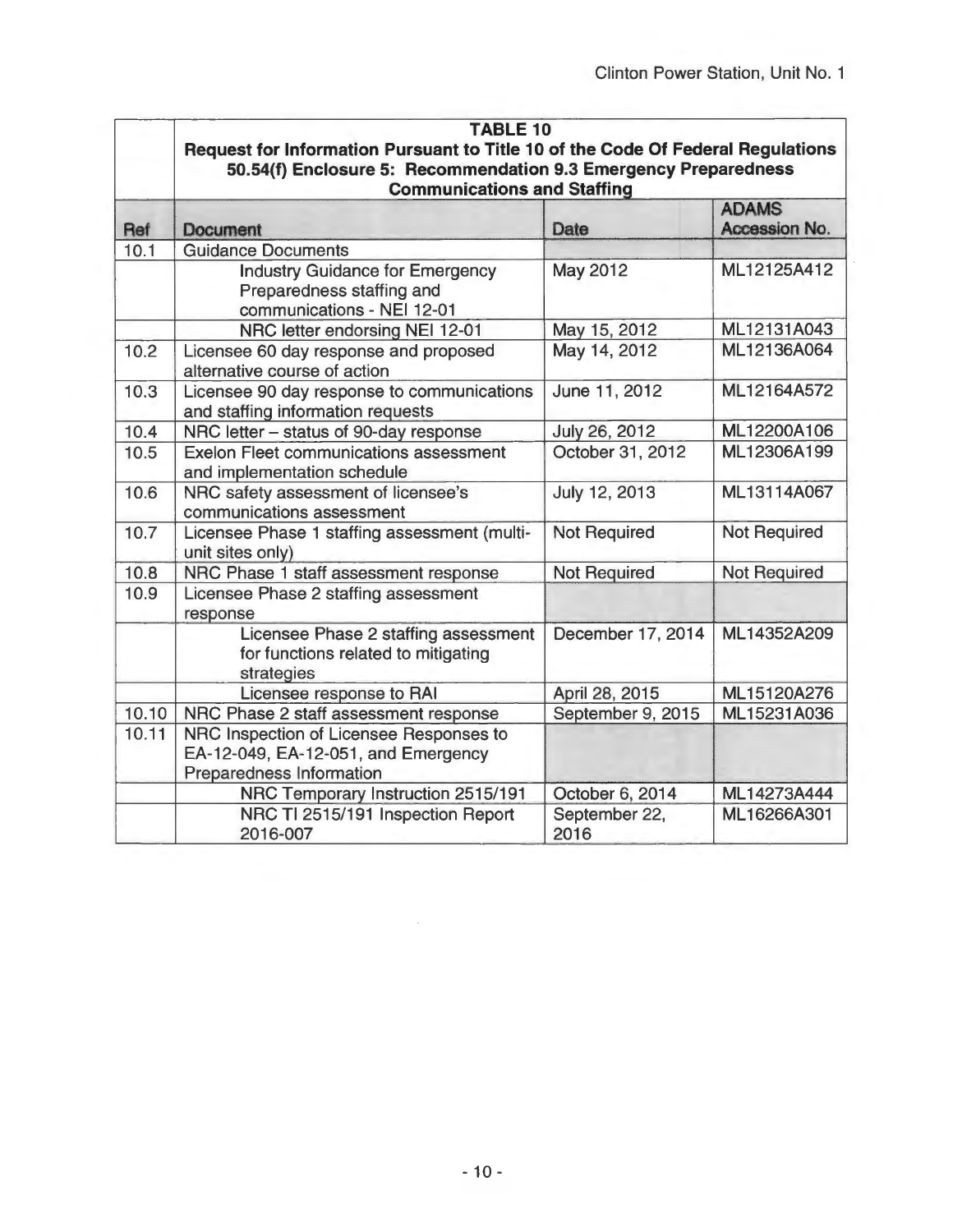|        | <b>TABLE 11</b>                                                                       |                                 |               |  |  |
|--------|---------------------------------------------------------------------------------------|---------------------------------|---------------|--|--|
|        | Additional Licensee Commitments - SAMGs and Multisource Dose                          |                                 |               |  |  |
|        | <b>Assessments</b>                                                                    |                                 |               |  |  |
|        |                                                                                       |                                 | <b>ADAMS</b>  |  |  |
|        | Document<br><b>Update and Maintain SAMGs</b>                                          | Date                            | Accession No. |  |  |
| 11.1   | SECY-15-0065: Proposed Rulemaking:                                                    | April 30, 2015                  | ML15049A201   |  |  |
|        | Mitigation of Beyond-Design-Basis Events                                              |                                 |               |  |  |
|        | (RIN 3150-AJ49)                                                                       |                                 |               |  |  |
| 11.2   | <b>SRM-SECY-15-0065</b><br>August 27, 2015                                            |                                 | ML15239A767   |  |  |
| 11.3   | NEI Letter describing industry initiative to                                          | October 26, 2015                | ML15335A442   |  |  |
|        | update and maintain SAMGs                                                             |                                 |               |  |  |
| 11.4   | <b>Exelon Fleet Commitment to Maintain</b>                                            | December 4, 2015<br>ML15338A125 |               |  |  |
|        | <b>SAMGs</b>                                                                          |                                 |               |  |  |
| $11.5$ | Clinton - Revision to Exelon Fleet                                                    | October 28, 2016                | ML16302A455   |  |  |
|        | <b>Commitment to Maintain SAMGs</b>                                                   |                                 |               |  |  |
| 11.6   | NRC letter to NEI describing approach to                                              | February 23, 2016               | ML16032A029   |  |  |
|        | <b>SAMG oversight</b>                                                                 |                                 |               |  |  |
| 11.7   | NRC Inspection Procedure 71111.18, "Plant                                             | November 17, 2016               | ML16306A185   |  |  |
|        | Modifications" (Effective Date January 1,                                             |                                 |               |  |  |
|        | 2017                                                                                  |                                 |               |  |  |
| 11.8   | NEI 14-01, "Emergency Response                                                        | February 2016                   | ML16224A619   |  |  |
|        | <b>Procedures and Guidelines for Extreme</b>                                          |                                 |               |  |  |
|        | Events and Severe Accidents, Revision 1                                               |                                 |               |  |  |
|        | <b>Multisource Dose Assessments</b>                                                   |                                 |               |  |  |
| 11.9   | NEI Letter: Industry survey and plan for                                              | January 28, 2013                | ML13028A200   |  |  |
| 11.10  | multiunit dose assessments                                                            |                                 | ML13029A632   |  |  |
|        | NRC Letter to request additional information<br>from NEI on multiunit dose assessment | February 27, 2013               |               |  |  |
|        | capability                                                                            |                                 |               |  |  |
| 11.11  | NEI Letter: Commitment for Implementation                                             | March 14, 2013                  | ML13073A522   |  |  |
|        | of Multiunit Dose Assessment Capability                                               |                                 |               |  |  |
| 11.12  | Exelon Response Regarding the Capability to                                           | June 27, 2013                   | ML13179A098   |  |  |
|        | Perform Offsite Dose Assessment During an                                             |                                 |               |  |  |
|        | <b>Event Involving Multiple Release Sources</b>                                       |                                 |               |  |  |
| 11.13  | NRC Acknowledgement of Licensee Dose                                                  | January 29, 2014                | ML13233A205   |  |  |
|        | <b>Assessment Submittals</b>                                                          |                                 |               |  |  |
| 11.14  | <b>COMSECY-13-0010</b>                                                                | March 27, 2013                  | ML12339A262   |  |  |
| 11.15  | SRM-COMSECY-13-0010                                                                   | April 30, 2013                  | ML13120A339   |  |  |
| 11.16  | NRC Inspection of Licensee Responses to                                               |                                 |               |  |  |
|        | EA-12-049, EA-12-051, and Emergency                                                   |                                 |               |  |  |
|        | <b>Preparedness Information</b>                                                       |                                 |               |  |  |
|        | NRC Temporary Instruction 2515/191                                                    | October 6, 2014                 | ML14273A444   |  |  |
|        | NRC TI 2515/191 Inspection Report                                                     | September 22,                   | ML16266A301   |  |  |
|        | 2016-007                                                                              | 2016                            |               |  |  |
| 11.17  | Draft Final Rule: Mitigation of                                                       | December 15, 2016               | ML16301A005   |  |  |
|        | Beyond-Design-Basis Events NRC                                                        |                                 |               |  |  |
|        | SECY-16-0142, Package                                                                 |                                 |               |  |  |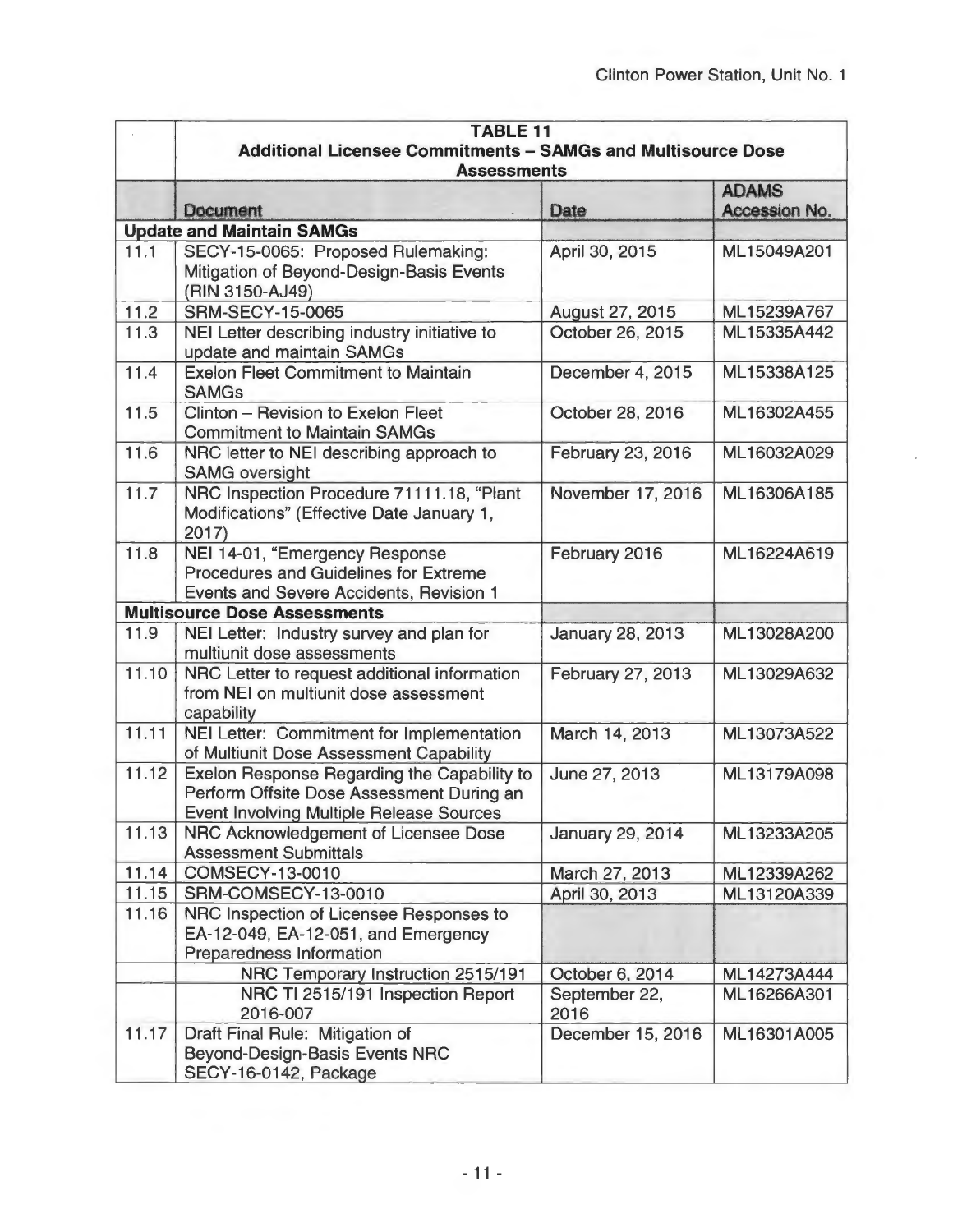| <b>TABLE 11</b><br><b>Additional Licensee Commitments - SAMGs and Multisource Dose</b><br><b>Assessments</b>                       |               |                               |
|------------------------------------------------------------------------------------------------------------------------------------|---------------|-------------------------------|
| Document                                                                                                                           | Date          | <b>ADAMS</b><br>Accession No. |
| 11.18   NEI 13-06, "Enhancements to Emergency<br>Reponses Capabilities for Beyond Design<br>Basis Accidents and Events, Revision 1 | February 2016 | ML16224A618                   |

 $\mathbf{r}$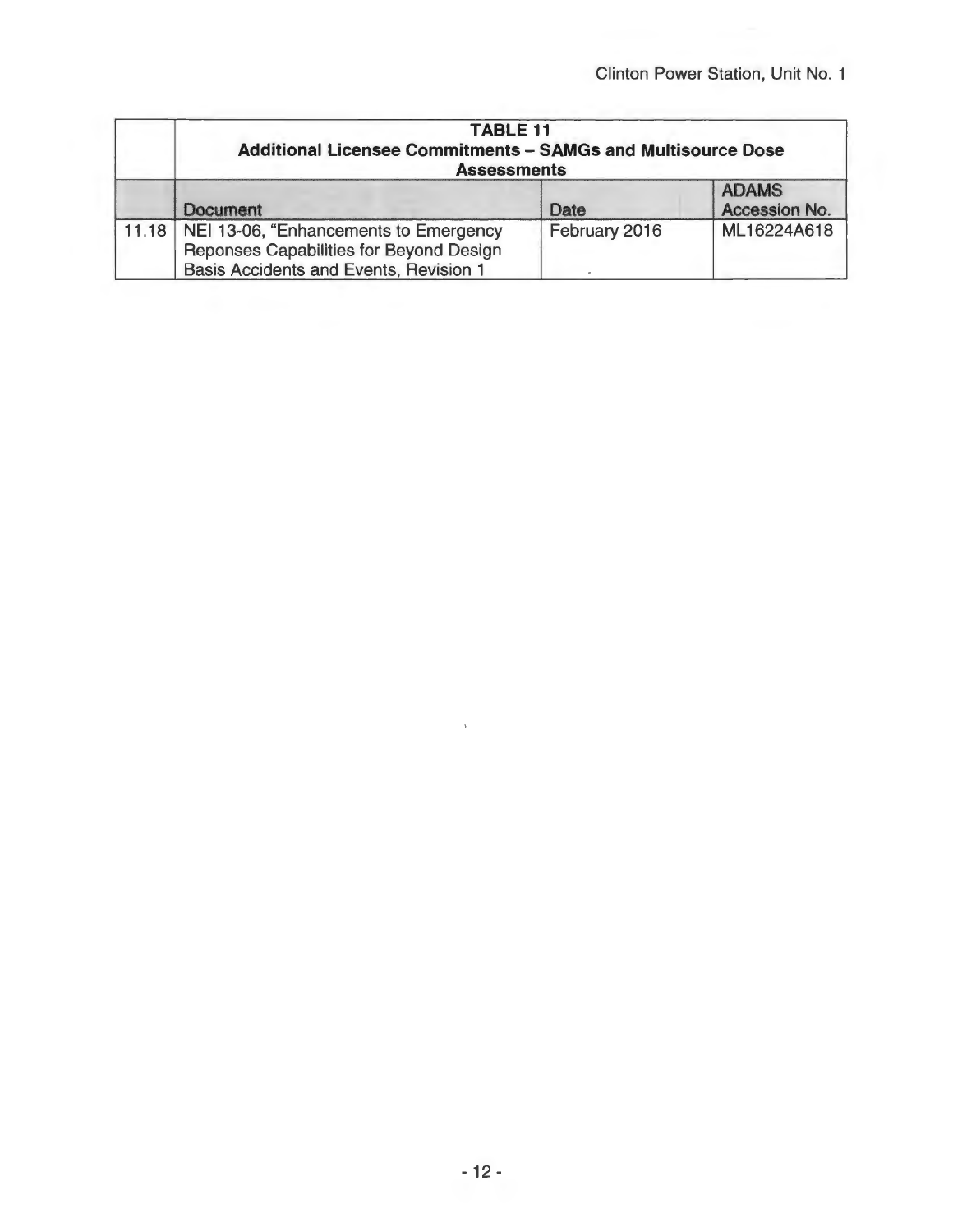|       | <b>TABLE 12</b>                                                                                                                                                                       |                   |               |  |
|-------|---------------------------------------------------------------------------------------------------------------------------------------------------------------------------------------|-------------------|---------------|--|
|       | NRC Semi-Annual Status Reports to the Commission<br><b>ADAMS</b>                                                                                                                      |                   |               |  |
|       | Document                                                                                                                                                                              | Date              | Accession No. |  |
| 12.1  | SECY-12-0025, Enclosure 8, "Proposed<br>Orders and Requests for Information in<br>Response to Lessons Learned from Japan's<br>March 11, 2011, Great Tōhoku Earthquake<br>and Tsunami" | February 17, 2012 | ML12039A103   |  |
| 12.2  | SECY-12-0095 - Enclosure 1: Six-Month<br><b>Status Update On Charter Activities -</b><br>February 2012 - July 2012                                                                    | July 13, 2012     | ML12165A092   |  |
| 12.3  | SECY-13-0020 - Third 6-Month Status Update<br>On Response To Lessons Learned From<br>Japan's March 11, 2011, Great Tohoku<br>Earthquake And Subsequent Tsunami                        | February 14, 2013 | ML13031A512   |  |
| 12.4  | SECY-13-0095 - Fourth 6-Month Status<br>Update on Response to Lessons Learned<br>from Japan's March 11, 2011, Great Tohoku<br>Earthquake and Subsequent Tsunami                       | September 6, 2013 | ML13213A304   |  |
| 12.5  | SECY-14-0046 - Fifth 6-Month Status Update<br>on Response to Lessons Learned From<br>Japan's March 11, 2011, Great Tohoku<br>Earthquake and Subsequent Tsunami                        | April 17, 2014    | ML14064A520   |  |
| 12.6  | SECY-14-0114 - Sixth 6-Month Status Update<br>on Response to Lessons Learned from<br>Japan's March 11, 2011, Great Tohoku<br>Earthquake and Subsequent Tsunami                        | October 21, 2014  | ML14234A498   |  |
| 12.7  | SECY-15-0059 - Seventh 6-Month Status<br>Update on Response to Lessons Learned<br>from Japan's March 11, 2011, Great Tohoku<br>Earthquake and Subsequent Tsunami                      | April 9, 2015     | ML15069A444   |  |
| 12.8  | SECY-15-0128: Eighth 6-Month Status<br>Update on Response to Lessons Learned<br>from Japan's March 11, 2011, Great Tohoku<br>Earthquake and Subsequent Tsunami                        | October 14, 2015  | ML15245A473   |  |
| 12.9  | SECY-16-0043: Ninth 6 Month Status Update<br>on Response to Lessons Learned from<br>Japan's March 11, 2011, Great Tohoku<br>Earthquake and Subsequent Tsunami                         | April 5, 2016     | ML16054A255   |  |
| 12.10 | SECY-17-0016: Status of Implementation of<br>Lessons Learned from Japan's March 11,<br>2011, Great Tohoku Earthquake and<br><b>Subsequent Tsunami</b>                                 | January 30, 2017  | ML16356A084   |  |